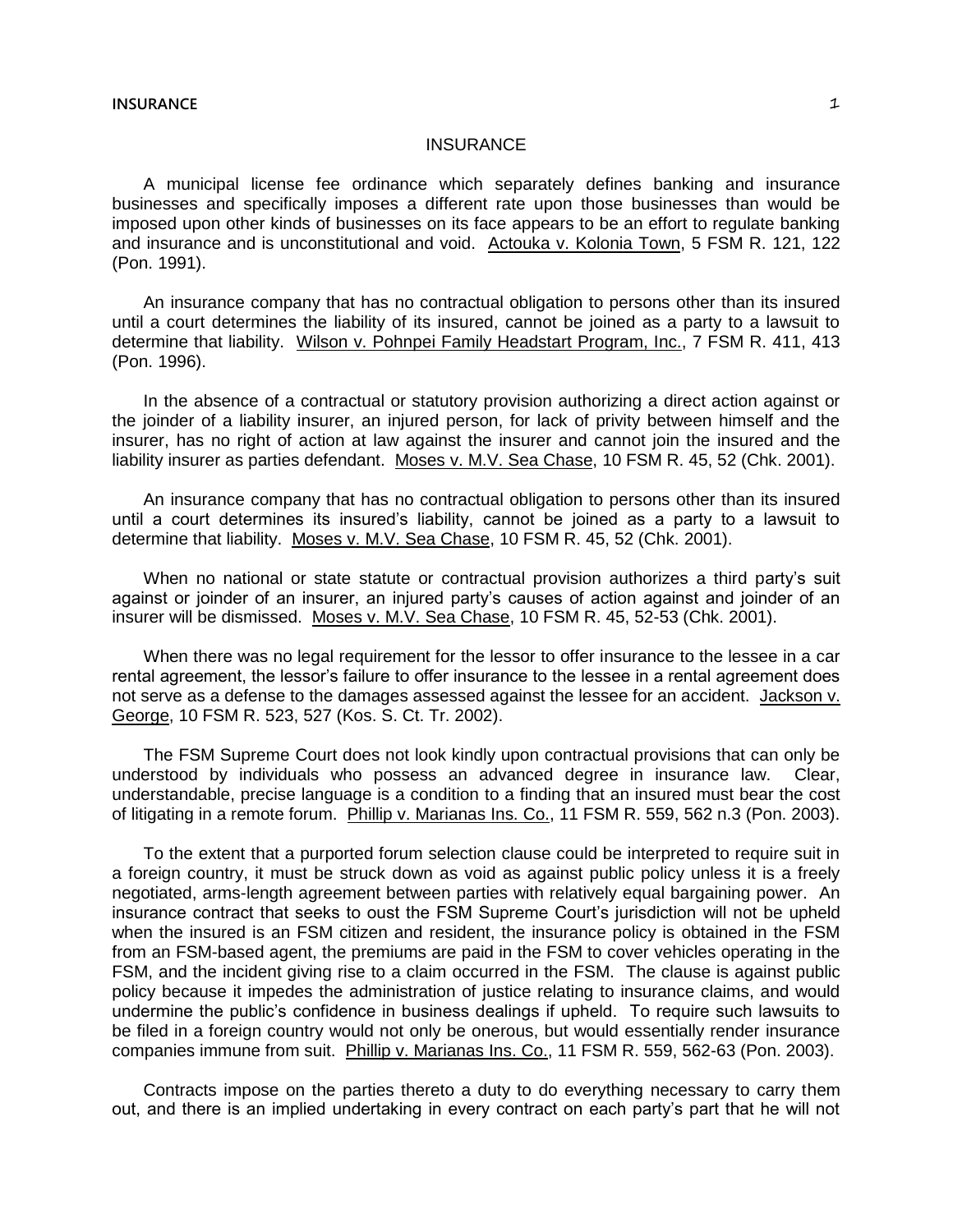intentionally and purposely do anything to prevent the other party from carrying out his part of the agreement, or do anything which will have the effect of destroying or injuring the right of the other party to receive the fruits of the contract, and the FSM Supreme Court will entertain such claims in the context of insurance contracts, where the insurer possesses greater sophistication, can be expected to assist local insureds in understanding the relevant legal terminology, and has a specialized role in processing claims. Phillip v. Marianas Ins. Co., 12 FSM R. 301, 307 (Pon. 2004).

A measure of damages for the tort of negligent misrepresentation (also called deceit) employs the benefit of the bargain rule when damages can be proved with reasonable certainty. Under this principle, the insurer would be entitled to its premium, which would be set off against what it owed its insured. Phillip v. Marianas Ins. Co., 12 FSM R. 464, 469 (Pon. 2004).

Rescission of an insurance contract would, if granted, absolve an insured from liability for the premium and could even entitle him to return of the premium paid. Phillip v. Marianas Ins. Co., 12 FSM R. 464, 470 (Pon. 2004).

Reformation of an insurance contract may be sought under a theory of mutual mistake or mistake or fraud of the insurance agent. Phillip v. Marianas Ins. Co., 12 FSM R. 464, 470 (Pon. 2004).

Reformation is an equitable doctrine that allows a court to conform a contract (even an insurance contract) to the true agreement between the parties rather than the agreement as written. Phillip v. Marianas Ins. Co., 12 FSM R. 464, 470 (Pon. 2004).

Courts have permitted attorney's fee awards under the vexatious conduct exception when the plaintiff has proven the defendant's breach of the implied covenant or implied duty of good faith and fair dealing (also called the bad faith tort). If a plaintiff were to prevail on a bad faith tort claim against an insurer, the insurer would be liable to him for reasonable attorney's fees that are proximately caused by the bad faith conduct. Phillip v. Marianas Ins. Co., 12 FSM R. 464, 471 (Pon. 2004).

The Foreign Investment Act of 1997 establishes a system of Categories of economic sectors for the purposes of implementing the FSM policy to welcome foreign investment in all sectors of the FSM economy. Three of these categories are made up of economic sectors that are of special national significance and therefore fall within the national government's jurisdiction in respect of foreign investment regulation. The first is the National Red List. No foreign investment is permitted in the activities specified on this list, which includes the minting of money and arms manufacture. The second is the National Amber List. Banking (other than as defined in Title 29 of the FSM Code) and insurance are included on this list. Certain criteria specified in the FSM Foreign Investment Regulations must be met before investment is permitted in these areas. A third category of activities that fall within the jurisdiction of the national government appear on the National Green List. Helicopter Aerial Survey Pty., Ltd. v. Pohnpei, 15 FSM R. 329, 333-34 (Pon. 2007).

When there is no evidence before the court that, if it were not for the employer's maintaining life insurance for the employees, the employee would have either quit his job and taken a job with a different employer that provided life insurance benefits or that he would have purchased his own life insurance policy from another source, the employee's widow cannot recover on a promissory estoppel or detrimental reliance theory since she cannot show that the employee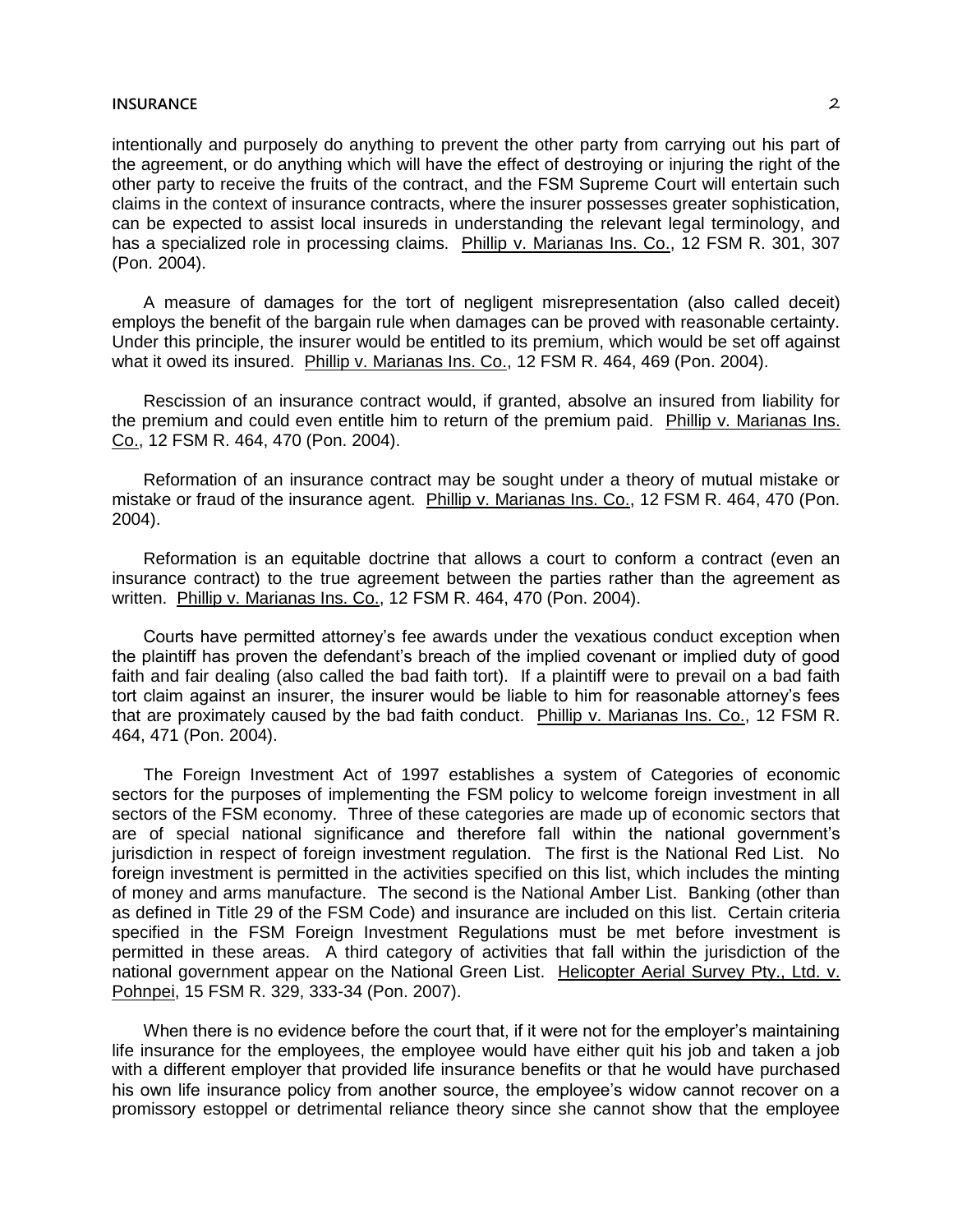relied on the employer's alleged promise to provide life insurance and her mere assertion, first made in her closing argument, that had they known they might have found another policy is insufficient to prove reliance. John v. Chuuk Public Utility Corp., 16 FSM R. 226, 228 (Chk. 2008).

In the absence of special circumstances, such as the existence of an incontestable clause in the policy, fraud is fully available to the insurer as a defense in an action at law on the policy. Sigrah v. Micro Life Plus, 16 FSM R. 253, 258 (Kos. 2009).

An insurer may void an insurance contract on the grounds that the insured willfully misrepresented a material fact since the misrepresentation prevents a meeting of the minds, or mutual assent, as to the risk to be insured. A material representation or omission of fact in an insurance application, relied on by the insurer in issuing the policy, renders the coverage voidable at the insurance company's option. This protects the insurer's right to know the full extent of the risk it undertakes when an insurance policy is issued. The mutual good faith which is required in a life insurance contract will not permit a recovery where the insured intentionally withholds or conceals material changes in the condition of his health. Sigrah v. Micro Life Plus, 16 FSM R. 253, 259 (Kos. 2009).

An insurer seeking rescission of an insurance contract based on a misrepresentation in an insurance application must tender the premiums back to the insured. Sigrah v. Micro Life Plus, 16 FSM R. 253, 260 (Kos. 2009).

An insurer seeking to rescind a life insurance policy upon a ground which rendered it voidable from the beginning must return or tender the premium paid thereunder because rescission of an insurance contract would, if granted, absolve an insured from liability for the premium and entitle him to return of the premium paid since the general rule is that a contract must be rescinded in whole and cannot be rescinded in part. Sigrah v. Micro Life Plus, 16 FSM R. 253, 260 (Kos. 2009).

Reinstatement of an insurance policy cannot take place until after the insurer learned of the insured's misrepresentation and then waived it. Sigrah v. Micro Life Plus, 16 FSM R. 253, 260 n.3 (Kos. 2009).

The court will not hesitate to deny rescission and order enforcement of the contract when the party seeking rescission has not made a timely tender of the premiums (or benefit) it received under the contract. Sigrah v. Micro Life Plus, 16 FSM R. 253, 261 (Kos. 2009).

Under the FSM Constitution, the power to establish systems of social security and public welfare may be exercised concurrently by Congress and the states. The State of Chuuk therefore has the constitutional authority to establish a system of health insurance since it is a system created to promote and advance the public welfare of Chuuk. Chuuk Health Care Plan v. Department of Educ., 18 FSM R. 491, 496 (Chk. 2013).

The FSM does not need each state employee to individually notify it that the employee is enrolled in the Chuuk Health Care Plan since the Act provides for universal coverage for Chuuk residents. Chuuk Health Care Plan v. Department of Educ., 18 FSM R. 491, 496 (Chk. 2013).

When the insurance carrier approved the patient's off-island referral within two days and was ready to put her on the earliest possible flight but the patient did not leave until 20 days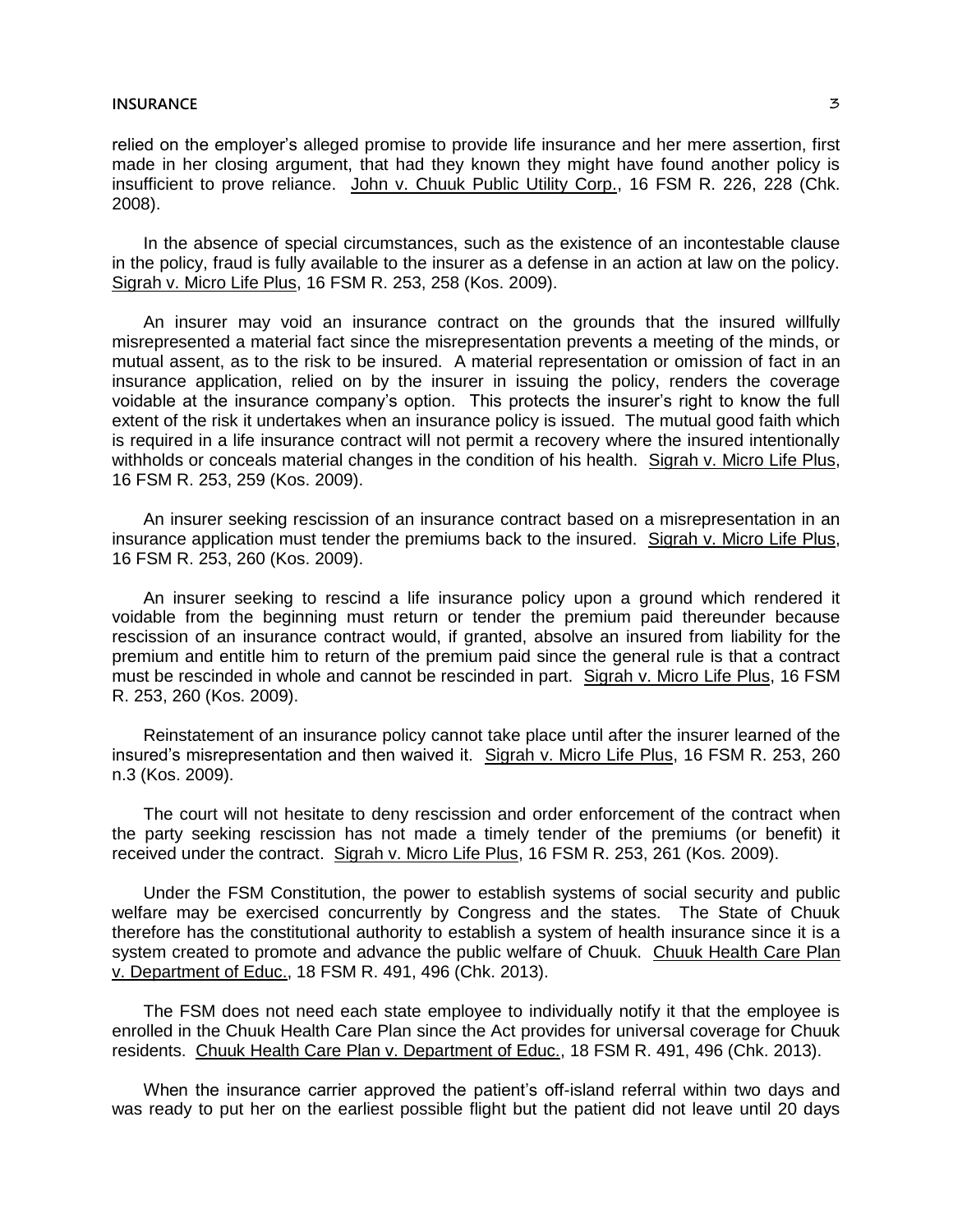later and when this long delay was the proximate cause of the patient's death, the insurance carrier's actions were not the proximate cause of her death because the insurance carrier did not cause the delay. William v. Kosrae State Hosp., 18 FSM R. 575, 581 (Kos. 2013).

A 1991 memorandum of understanding between the insurer and the Kosrae State Hospital that required that the hospital provide all necessary health care services within Kosrae to all covered persons and that these services would include the cost of a medical or other attendant to accompany a covered person to a health care facility is an agreement that allocates the cost of attendants between the parties to the memorandum and it does not, by itself, allocate costs or create duties between the state and the insureds ("covered persons") and their families. William v. Kosrae State Hosp., 18 FSM R. 575, 582 (Kos. 2013).

When the statute is silent about what result should follow if the Health Care Board does not submit draft legislation for the selection of its members by citizen enrolles and when that statute only directs the submission of draft legislation but does not require (nor could it) its enactment, the Board's failure to comply does not render the Board's composition illegal or its acts ultra vires. Mailo v. Chuuk Health Care Plan, 19 FSM R. 185, 188 (Chk. 2013).

A plaintiff's claim under a promissory estoppel and detrimental reliance cause of action is supported when the plaintiff has timely paid the insurance premiums since 1996; when her reasonable expectation was that she and her dependents would receive life and cancer insurance coverage; when she expected that, as an insured, that the insurer's agents would provide her with accurate and reliable information about the policies, which would include when a dependent is no longer covered and what steps to take when coverage has ceased; when the insurer did not fulfill these expectations, to the detriment of her and her dependents; and when, if the insurer had properly advised her, she would have had the opportunity to take out a separate cancer policy for her daughter and her daughter would have been eligible for cancer policy benefits once she was diagnosed with cancer in 2009. Johnny v. Occidental Life Ins., 19 FSM R. 350, 359-60 (Pon. 2014).

The doctrine of unjust enrichment does not apply when there is a legally binding agreement in the form of life and cancer insurance policies that the parties agreed to and executed. Johnny v. Occidental Life Ins., 19 FSM R. 350, 360 (Pon. 2014).

The statutory requirement that an insurance policy must be signed by two major officers of the insurance company is fulfilled when the cover page of the policy shows the signatures of the company's Secretary and President. Johnny v. Occidental Life Ins., 19 FSM R. 350, 361 (Pon. 2014).

Contracts impose on the parties a duty to do everything necessary to carry them out, and there is an implied undertaking in every contract on each party's part that he will not intentionally and purposely do anything to prevent the other party from carrying out his part of the agreement, or do anything which will have the effect of destroying or injuring the right of the other party to receive the fruits of the contract. The FSM Supreme Court will entertain such claims in the context of insurance contracts, when the insurer possesses greater sophistication, provides the policy, can be expected to assist insureds in understanding the relevant terminology in the policy, and has a specialized role in processing claims. Johnny v. Occidental Life Ins., 19 FSM R. 350, 361-62 (Pon. 2014).

Under the circumstances of an insurance case, there may be a duty to disclose information,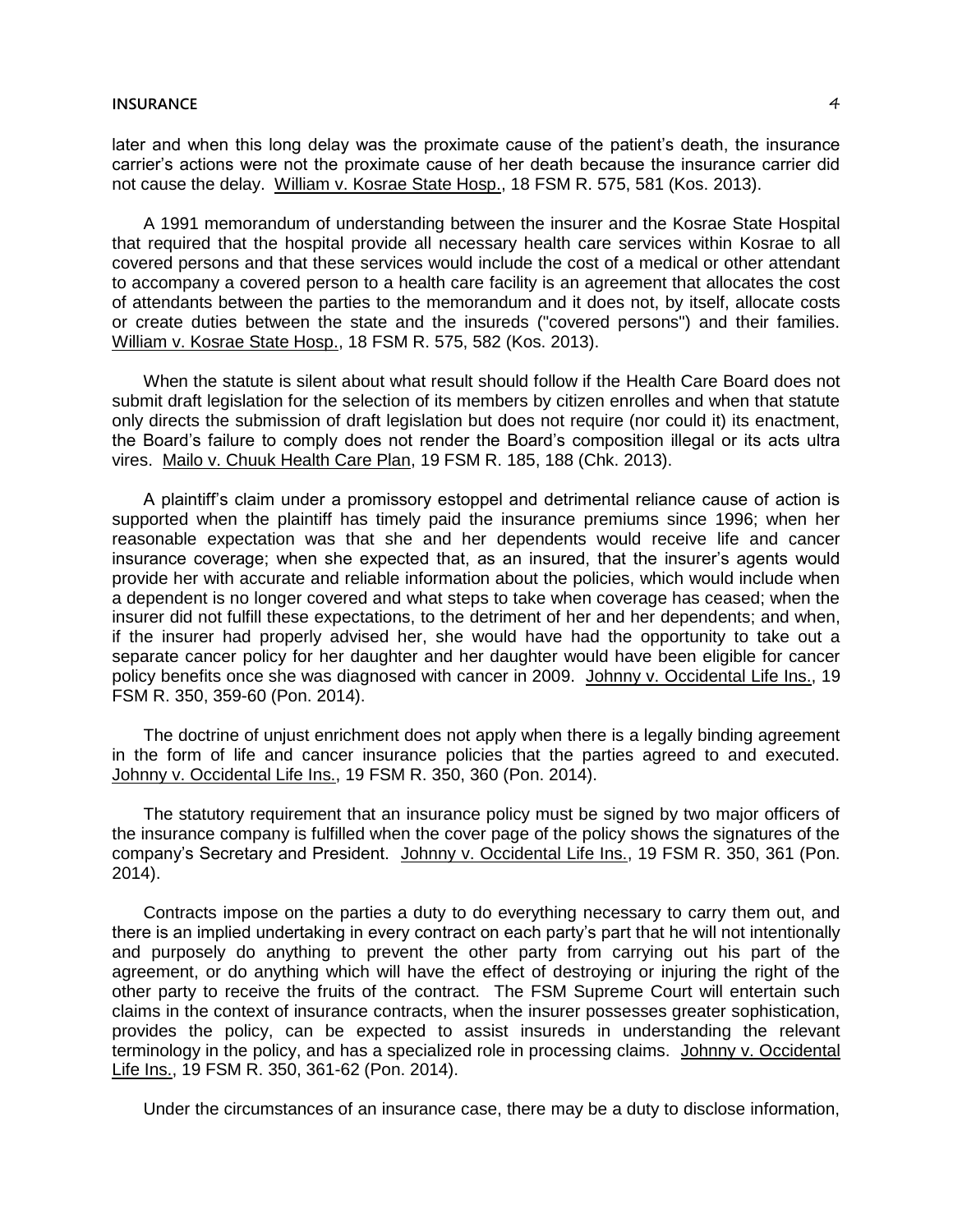based on a relationship of confidence or trust between the parties, or based on one party's superior knowledge or means of knowledge. Johnny v. Occidental Life Ins., 19 FSM R. 350, 362 (Pon. 2014).

As used in the insurance context, bad faith does not refer to misconduct of a malicious or immoral nature. Rather, the bad faith concept emphasizes unfaithfulness to an agreed common purpose or to the justifiable expectations of the other party to the contract. In short, a showing of bad faith requires that insurers not act unreasonably or arbitrarily when dealing with their insureds. Johnny v. Occidental Life Ins., 19 FSM R. 350, 362 (Pon. 2014).

Insuring vessels that later navigate through FSM waters is not, by itself, sufficient to give the court personal jurisdiction over the insurer. People of Eauripik ex rel. Sarongelfeg v. Osprey Underwriting Agency, Ltd., 20 FSM R. 205, 210 (Yap 2015).

Since the FSM long-arm statute only requires for personal jurisdiction that the defendant be a party to a contracting to insure a risk located in the FSM, it may cover an agency providing underwriting and claims services for the actual insurers at Lloyd's of London. People of Eauripik ex rel. Sarongelfeg v. Osprey Underwriting Agency, Ltd., 20 FSM R. 205, 210-11 n.2 (Yap 2015).

Since the FSM long-arm statute specifically provides for personal jurisdiction over nonresidents contracting to insure any person, property, or risk located within the FSM at the time of contracting, it does not allow the court to exercise personal jurisdiction over an insurer that insured a vessel that was not located in the FSM, but was in Singapore at the time of contracting for marine insurance. People of Eauripik ex rel. Sarongelfeg v. Osprey Underwriting Agency, Ltd., 20 FSM R. 205, 211 (Yap 2015).

Without a direct action statute, an injured third-party cannot sue an insurer directly because an insurer has no contractual obligation to persons other than its insured, at least until a court determines the liability of its insured and the insurer cannot be joined as a party to a lawsuit to determine that liability. People of Eauripik ex rel. Sarongelfeg v. Osprey Underwriting Agency, Ltd., 20 FSM R. 205, 211 (Yap 2015).

Even without a direct action statute, an insurer with world-wide coverage could expect to be called upon to help defend its insured in FSM courts. People of Eauripik ex rel. Sarongelfeg v. Osprey Underwriting Agency, Ltd., 20 FSM R. 205, 211 (Yap 2015).

Generally, an insurer has the duty to defend, the duty to indemnify, the duty to settle, and the duty (or implied covenant) of good faith and fair dealing. These duties are all owed to its insured with whom the insurer has a contractual relationship, not to injured third-party claimants. People of Eauripik ex rel. Sarongelfeg v. Osprey Underwriting Agency, Ltd., 20 FSM R. 205, 213 (Yap 2015).

An injured claimant may not sue an insurer for breach of the duty of good faith and fair dealing. The duty is a product of the fiduciary relationship created by the contract between the insurer and its insured. People of Eauripik ex rel. Sarongelfeg v. Osprey Underwriting Agency, Ltd., 20 FSM R. 205, 213 (Yap 2015).

An insured's cause of action for the insurer's breach of the covenant of good faith and fair dealing is assignable to the injured third-party claimant, and the assignee may sue on it. People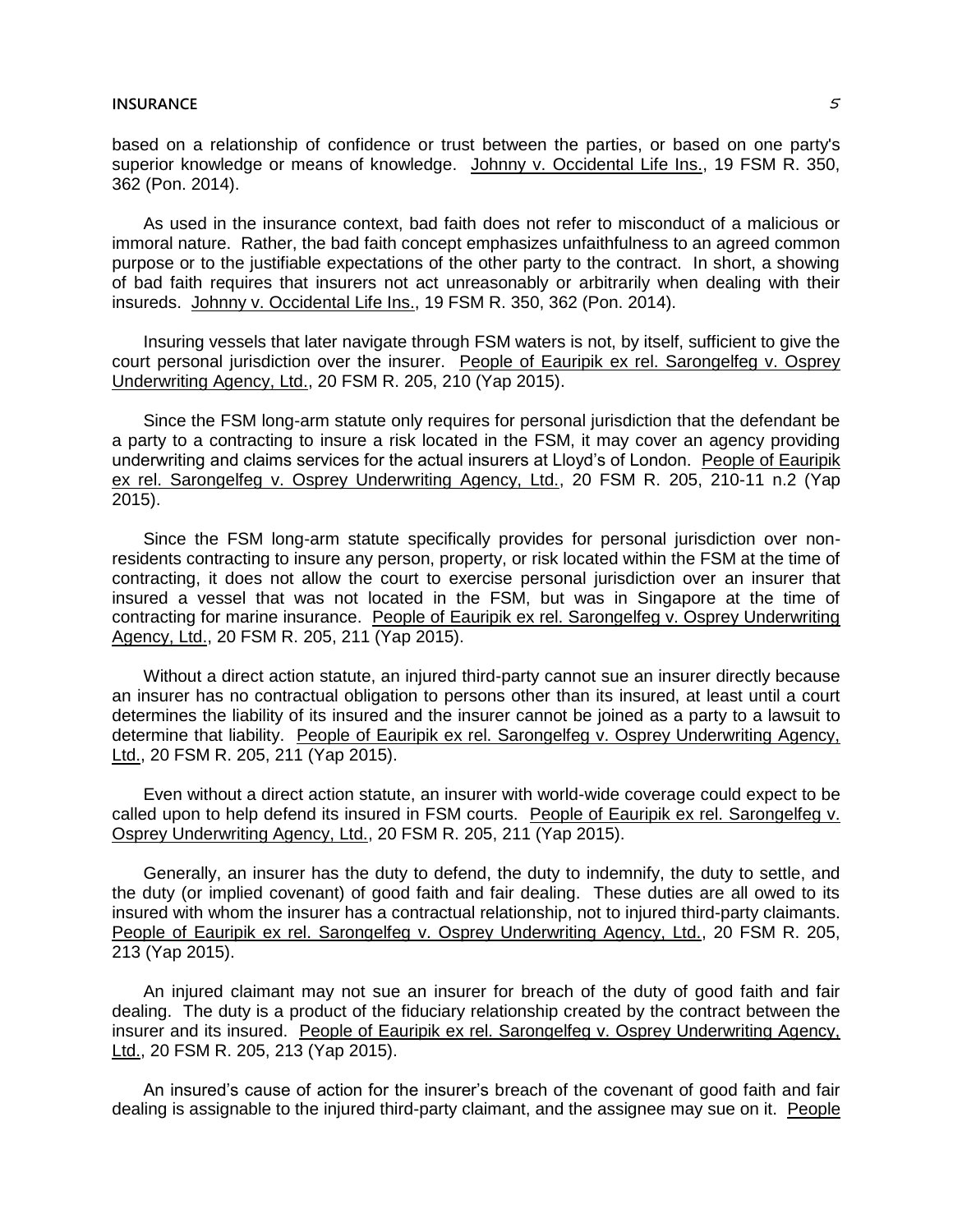of Eauripik ex rel. Sarongelfeg v. Osprey Underwriting Agency, Ltd., 20 FSM R. 205, 213 (Yap 2015).

When an insurance carrier's endorsement contained within an employer's policy limited the applicability of the CNMI Workers' Compensation Program to "the benefits provided under the Workers' Compensation Law of the CNMI," (which would entail that statute's "determination of pay," that statute's exclusive remedy provision setting forth tort immunity does not apply, and an employee would not be forestalled from also bringing a civil action sounding in negligence. Hairens v. Federated Shipping Co., 20 FSM R. 404, 409 (Pon. 2016).

When the insurance agents' failure to differentiate between the insured's life and cancer policies was careless, but not arbitrary and unreasonable, and did not deprive the insured of her bargained-for benefit, the trial court's conclusion that the insurers breached the implied covenant of good faith and fair dealing or that they engaged in bad faith conduct was reversible error. Occidental Life Ins. Co. v. Johnny, 20 FSM R. 420, 428-29 (App. 2016).

A plaintiff's averment that the defendant engaged in practices designed to discourage employee enrollment in health insurance is merely a conclusory allegation insufficient to state a claim because there are no facts alleged in support of the conclusion. Chuuk Health Care Plan v. FSM Dev. Bank, 21 FSM R. 300, 309 (Chk. 2017).

Breach of an implied covenant of good faith and fair dealing is a common law cause of action. It is a tort claim that arises out of a contractual relationship between the parties, and it rests on the premise that whenever a party's cooperation is necessary for the performance of a contractual promise, there is a condition implied that the cooperation will be given. Donre v. FSM Nat'l Gov't Employees' Health Ins. Plan, 21 FSM R. 592, 598 (Pon. 2018).

A supplemental term life insurance rider does not constitute an individual insurance plan. It is in name and in function an attachment to an existing insurance plan. Barnabas v. Individual Assurance Co., 22 FSM R. 252, 256 (Pon. 2019).

A "policy endorsement" is an insurance-specific document that may add, remove or modify existing coverage. It is not a stand-alone document. Barnabas v. Individual Assurance Co., 22 FSM R. 252, 256 (Pon. 2019).

A "conversion privilege" allows term life insurance to convert to a permanent or individual policy. Term life insurance cannot be or become an individual policy without a conversion option. Barnabas v. Individual Assurance Co., 22 FSM R. 252, 256 (Pon. 2019).

─ Agents and Brokers

An insurance broker is an independent middleman between the insured and the insurance company who does not represent any particular insurance company. Actouka Executive Ins. Underwriters v. Simina, 15 FSM R. 642, 651 (Pon. 2008).

An agreement to perform the service of obtaining insurance is different from the contract of insurance itself. Actouka Executive Ins. Underwriters v. Simina, 15 FSM R. 642, 651 (Pon. 2008).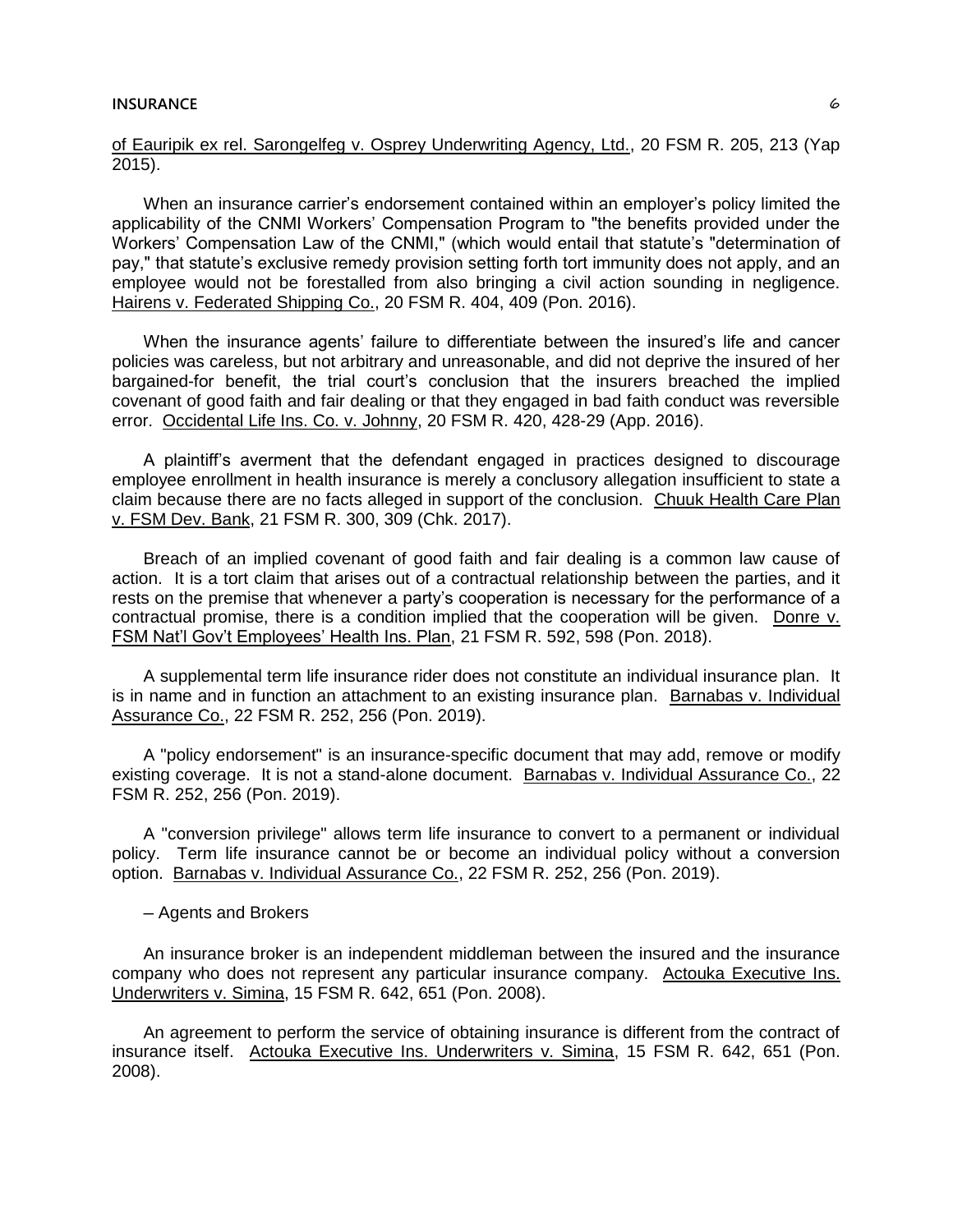### **INSURANCE ─ AGENTS AND BROKERS** 7

When an insurance agent's contract with the insurer contains language regarding the agent's duty to make certain that the premium checks were sent to the insurer, the agent is liable to the insurer for breach of contract when the agent failed to fulfill the contractual obligation to send the premium checks to the insurer's office in Kansas City. Individual Assurance Co. v. Iriarte, 16 FSM R. 423, 437-38 (Pon. 2009).

Since insurance agents are required to exercise the utmost good faith, loyalty, and honesty toward the insurer during the times that they acted as the insurer's agents, by cashing the premium checks, and thereby failing to send the checks on to the insurer, they breached this duty. Individual Assurance Co. v. Iriarte, 16 FSM R. 423, 441 (Pon. 2009).

An insurer has no duty to its agents to undertake an investigation for the agents' benefit in order to stop the agents from converting the insurer's property. When the insurer's property was converted by the agents' intentional actions, the agents cannot argue that the insurer should have known that they were converting  $-$  stealing  $-$  the insurer's property, and that since the insurer should have stopped them but did not stop them from doing what they had no right to do, the agents should not have to pay back what they took. Individual Assurance Co. v. Iriarte, 16 FSM R. 423, 443 (Pon. 2009).

The insurer ratified, or approved, the check cashing activities of its agents to the extent that they distributed the money obtained from the checks to policy holders for legitimate insurance purposes, and that the insurer gave credit to its agents for these distributions shows this conclusively. But the insurer never ratified the agents' conversion of the funds that were not accounted for, or were not used for insurance purposes since the insurer's efforts to figure out what had happened, to stop it from happening, to arrive at an accounting for the missing money, and to restore order to its Pohnpei operation, manifest its disapproval of the practice of cashing premium checks initiated and continued by its agents. Individual Assurance Co. v. Iriarte, 16 FSM R. 423, 444 (Pon. 2009).

While there may be no general duty to explain the type of insurance involved, insurance agents may be found to have additional duties when specifically questioned by the insured as to the appropriate level of insurance. Johnny v. Occidental Life Ins., 19 FSM R. 350, 358 (Pon. 2014).

A principal is bound by, and liable for, the acts which his agent does with or within the actual or apparent authority from the principal, and within the scope of the agent's employment, and an insurance company's general agent is one who has authority to transact all the business of an insurance company of a particular kind, or in a particular place, and whose powers are coextensive with the business entrusted in the agent's care. Agents have been regarded as general agents when they fully represent the insurance company in a particular district and are authorized to solicit insurance, receive money and premiums, issue and renew polices, appoint subagents, and adjust loses. Johnny v. Occidental Life Ins., 19 FSM R. 350, 362-63 (Pon. 2014).

Not every mistake by an insurer or its agent rises to the level of bad faith  $-$  is automatically unreasonable or arbitrary. An insurance agent's misrepresentation, particularly an unintentional misrepresentation, may breach the agent's duty of care toward the insured rather than constitute bad faith and unreasonable and arbitrary conduct towards an insured. Occidental Life Ins. Co. v. Johnny, 20 FSM R. 420, 428 (App. 2016).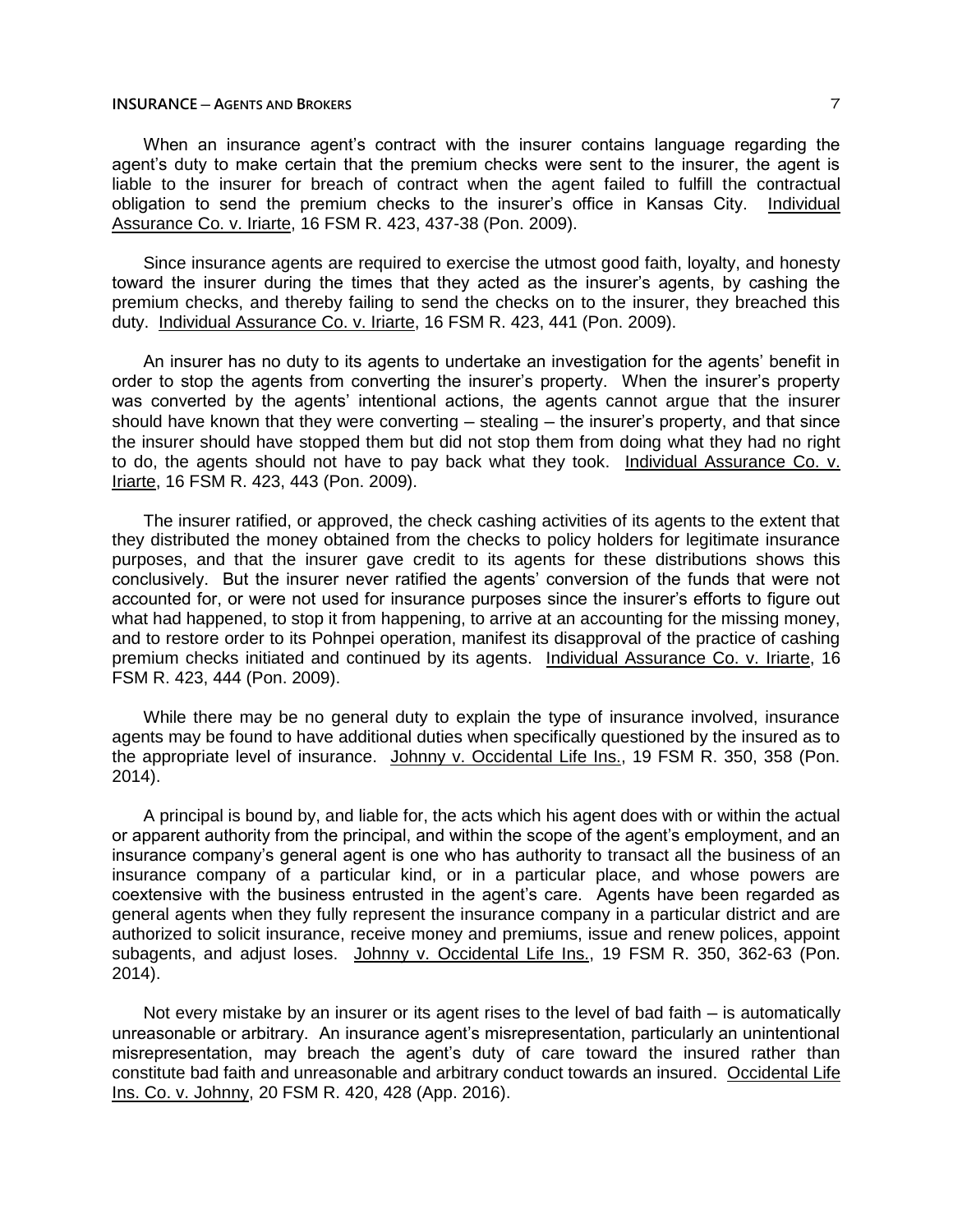─ Application for and Acceptance

An insurance contract, like all contracts, requires an offer and acceptance to be effective, and, like any contract, an insurance contract is formed when an unrevoked offer by one person is accepted by another, thus satisfying the two prerequisites of mutual assent. Sigrah v. Micro Life Plus, 16 FSM R. 253, 257 (Kos. 2009).

An application for insurance standing alone does not constitute a contract upon which judgment can be recovered. It is merely an offer or request for insurance which may either be accepted or rejected by the insurer. An insurer is at liberty to choose its own risks and is not bound to accept an insurance application for insurance. Sigrah v. Micro Life Plus, 16 FSM R. 253, 258 (Kos. 2009).

An insurance contract may be established when one of the parties to the contract proposes to be insured and the other party agrees to insure, and the subject, the amount, and the rate of insurance are ascertained or understood and the premium is paid if demanded. Sigrah v. Micro Life Plus, 16 FSM R. 253, 258 (Kos. 2009).

An insurer may rely on an applicant's representations as truthful, and, in the absence of information that gives an insurer notice that an insurance applicant has misrepresented facts, an insurer has no duty to investigate an applicant's representations. Sigrah v. Micro Life Plus, 16 FSM R. 253, 258 (Kos. 2009).

An insurance applicant has a duty to be truthful and accurate in making representations when applying for insurance. In insurance law, a representation is a statement made prior to the issuance of a policy which tends to cause the insurer to assume the risk. Sigrah v. Micro Life Plus, 16 FSM R. 253, 259 (Kos. 2009).

A misrepresentation in a negotiation for a life insurance policy is a statement as a fact of something that the insured knows or should know is untrue. Sigrah v. Micro Life Plus, 16 FSM R. 253, 259 (Kos. 2009).

It is a long-established common law rule that an insurance applicant has a duty to inform the insurer of answers that would need to be changed between the date of the application and the insurance policy's effective date. The rule is that the insured must inform the company of any change in his physical condition of which he becomes cognizant after making the application for the policy and prior to the delivery thereof. This duty to disclose any change in health exists regardless of whether there is a policy provision requiring such disclosure. Sigrah v. Micro Life Plus, 16 FSM R. 253, 259 (Kos. 2009).

An insurer may void an insurance contract on the grounds that the insured willfully misrepresented a material fact since the misrepresentation prevents a meeting of the minds, or mutual assent, as to the risk to be insured. A material representation or omission of fact in an insurance application, relied on by the insurer in issuing the policy, renders the coverage voidable at the insurance company's option. This protects the insurer's right to know the full extent of the risk it undertakes when an insurance policy is issued. The mutual good faith which is required in a life insurance contract will not permit a recovery where the insured intentionally withholds or conceals material changes in the condition of his health. Sigrah v. Micro Life Plus,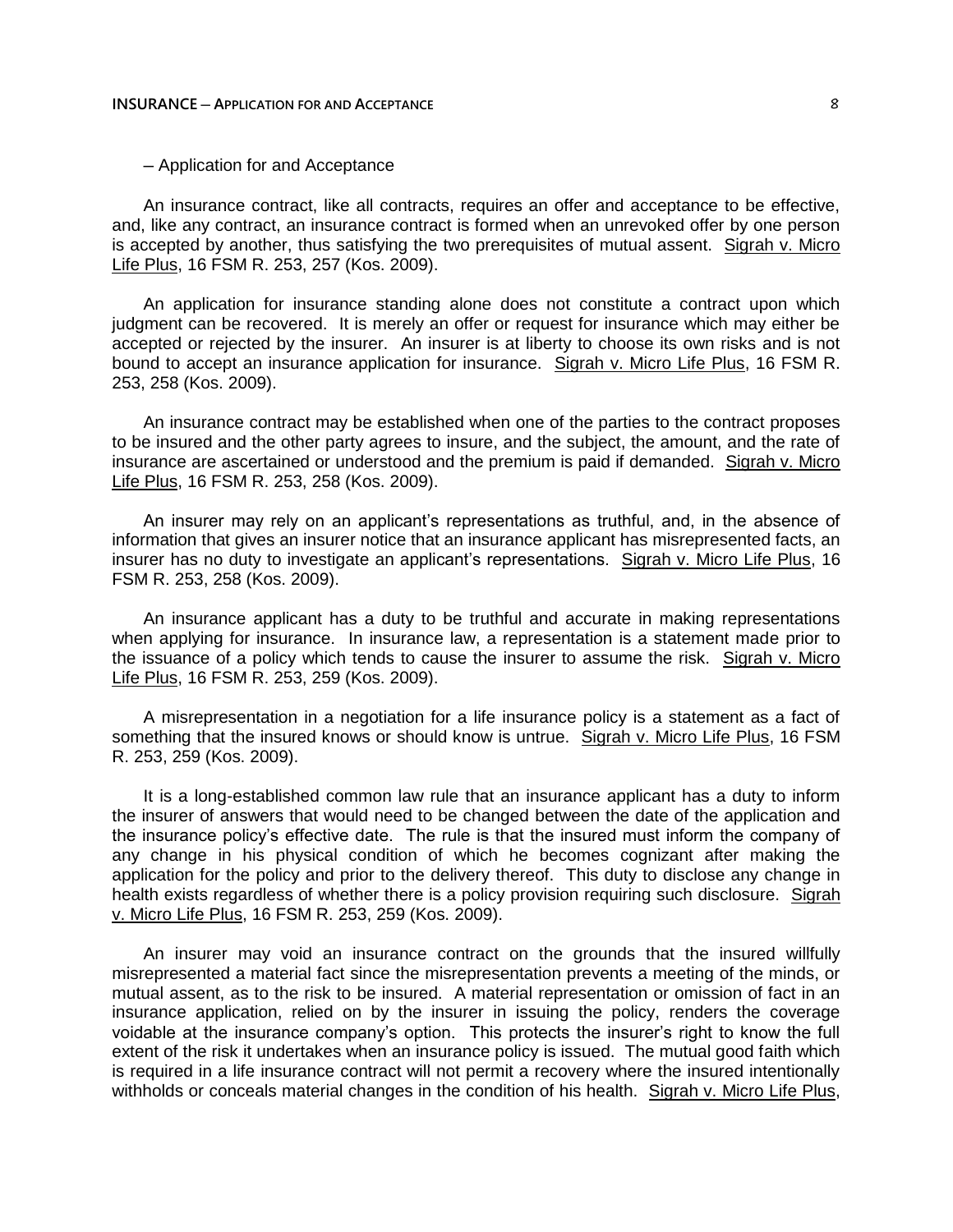### **INSURANCE ─ APPLICATION FOR AND ACCEPTANCE** 9

16 FSM R. 253, 259 (Kos. 2009).

An insurer seeking rescission of an insurance contract based on a misrepresentation in an insurance application must tender the premiums back to the insured. Sigrah v. Micro Life Plus, 16 FSM R. 253, 260 (Kos. 2009).

If an insurer seeks to avoid liability for the policy death benefit because of the insured's misrepresentation in the application process, it must tender the premiums to the beneficiaries. If it does not, it cannot prevail on the defense that the insured's misrepresentation made the policy voidable. This is because, after an insured's death, if a tender of the premium in avoidance of the life insurance policy for misrepresentation is not made to the beneficiaries in a timely manner or within a reasonable time, the defense of fraud or misrepresentation is deemed waived, and if the beneficiaries refuse the tender, it should then be paid into court before the insurer seeks a decision on the merits of its defense of fraud or misrepresentation. Sigrah v. Micro Life Plus, 16 FSM R. 253, 260 (Kos. 2009).

An insurance contract was formed when there was an invitation made by the insurer to provide life and cancer insurance coverage to the plaintiff and the plaintiff offered to enroll under the policy and the insurer accepted the offer by issuing life and cancer insurance policies and accepting premiums that the plaintiff paid through bi-weekly allotments. The parties' reasonable expectations were that the plaintiff would make timely payments on the policy, and that the insurer would provide coverage subject to the policy's terms. Johnny v. Occidental Life Ins., 19 FSM R. 350, 357 (Pon. 2014).

When the insurer's denial of insurance benefits was lawful, the insured does not have a breach of contract claim. Donre v. FSM Nat'l Gov't Employees' Health Ins. Plan, 21 FSM R. 592, 598 (Pon. 2018).

─ Claims and Benefits

The court cannot say that an insurance claims process which consumed between 3 and 4 months from the filing of the claim to the issuance of a denial is so lengthy, so egregious, as to constitute bad faith as a matter of law. Phillip v. Marianas Ins. Co., 12 FSM R. 301, 308 (Pon. 2004).

An insurance policy beneficiary has standing to sue for unpaid insurance policy benefits. John v. Chuuk Public Utility Corp., 15 FSM R. 169, 171 (Chk. 2007).

Only if a life insurance policy had no designated or named beneficiary, would the policy benefits be payable to his estate to be distributed through probate to his heirs or devisees. John v. Chuuk Public Utility Corp., 15 FSM R. 169, 171 (Chk. 2007).

When the plaintiff alleges that she is the third-party beneficiary of an insurance contract, the six-year statute of limitations for breach of contract generally applies. John v. Chuuk Public Utility Corp., 15 FSM R. 169, 171 (Chk. 2007).

Only if a life insurance policy has no designated or named beneficiary, would the policy benefits be payable to a decedent's estate to be distributed through probate to his heirs or devisees. In re Estate of Manas, 15 FSM R. 609, 611 (Chk. S. Ct. Tr. 2008).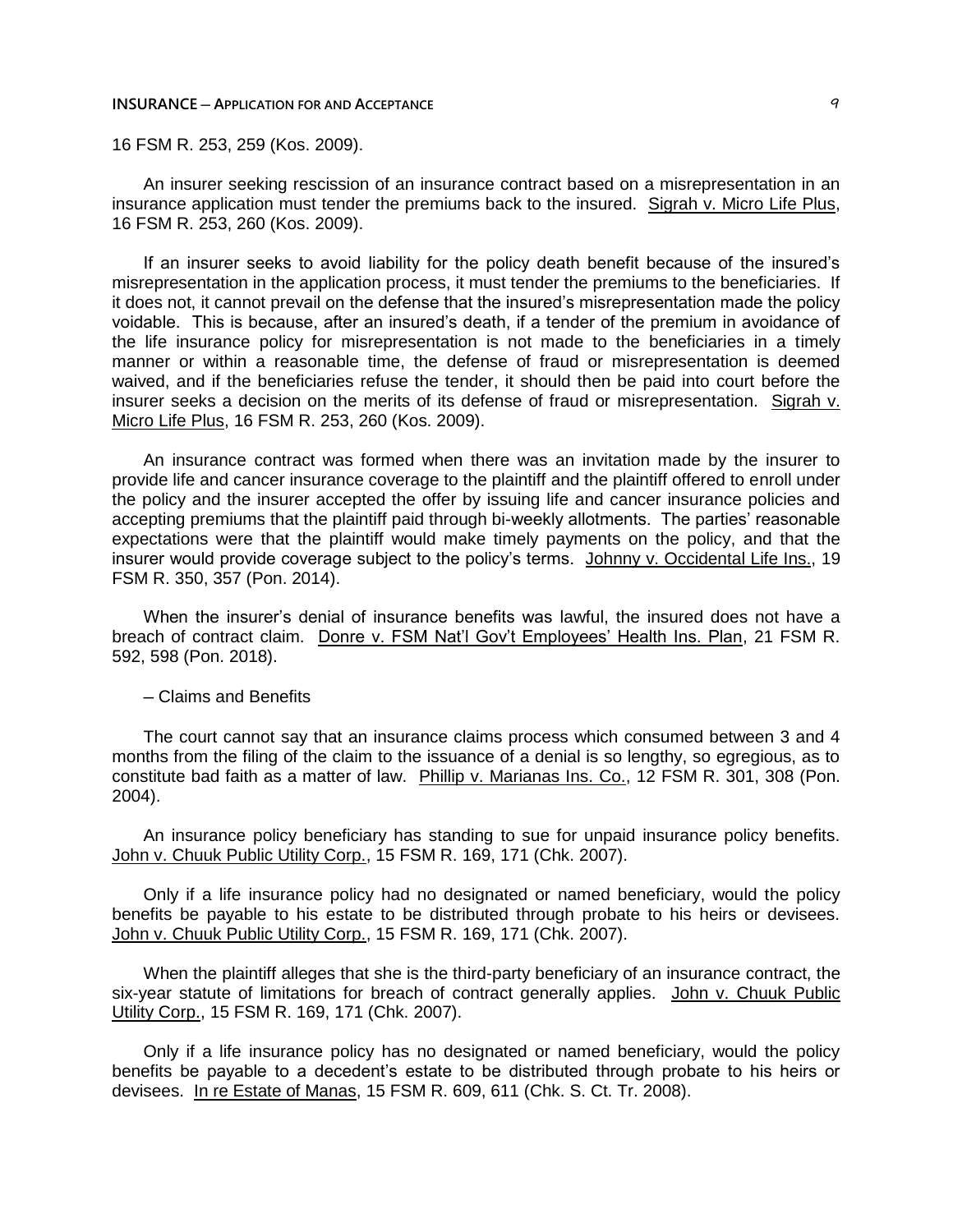### **INSURANCE ─ CLAIMS AND BENEFITS** 10

When the decedent's life insurance policy named his mother, who predeceased the decedent, as beneficiary, the rights in the policy became part of her estate when she died and descended to the devisees according to her will, if she had one, or her heirs according to the law of intestate succession, if she had no will. In re Estate of Manas, 15 FSM R. 609, 611 (Chk. S. Ct. Tr. 2008).

Generally rights of a beneficiary pass to the beneficiary's estate in the event of the beneficiary's death during the lifetime of the insured, but if a policy reserves to the insured the right to change the beneficiary, the beneficiary's rights may cease in the event of the beneficiary's death during the insured's lifetime. In re Estate of Manas, 16 FSM R. 82, 83 (Chk. S. Ct. Tr. 2008).

An insurance policy's benefits are payable only to those who are beneficiaries. Sigrah v. Micro Life Plus, 16 FSM R. 253, 256 n.1 (Kos. 2009).

If an insurer seeks to avoid liability for the policy death benefit because of the insured's misrepresentation in the application process, it must tender the premiums to the beneficiaries. If it does not, it cannot prevail on the defense that the insured's misrepresentation made the policy voidable. This is because, after an insured's death, if a tender of the premium in avoidance of the life insurance policy for misrepresentation is not made to the beneficiaries in a timely manner or within a reasonable time, the defense of fraud or misrepresentation is deemed waived, and if the beneficiaries refuse the tender, it should then be paid into court before the insurer seeks a decision on the merits of its defense of fraud or misrepresentation. Sigrah v. Micro Life Plus, 16 FSM R. 253, 260 (Kos. 2009).

Cash advances are deducted from the policy's cash value and if the insured dies before repaying it that amount (plus interest) is deducted from the death benefit. Iriarte v. Individual Assurance Co., 18 FSM R. 340, 360 n.10 (App. 2012).

When the insurance benefit is a amount of \$10,000 lump sum payment; when the agreement does not specify if expenses incurred for an attendant accompanying a patient for off-island treatment is covered under the policy; and when there was no evidence presented at trial as to the nature and amount of expenses incurred, the expenses claim will be denied. Johnny v. Occidental Life Ins., 19 FSM R. 350, 360-61 (Pon. 2014).

When certain expenses had been covered by a different insurance plan, the court will not grant relief that would provide the plaintiff with a double recovery. Johnny v. Occidental Life Ins., 19 FSM R. 350, 361 (Pon. 2014).

When the damages amount was a liquidated sum and the insurance contract involved a promise to pay money if certain events occurred, the plaintiff will be awarded the 9% statutory rate of interest from a reasonable time of 60 days after the diagnosis of her daughter's cancer was submitted to the insurer in a claim form for accident and health policies. Johnny v. Occidental Life Ins., 19 FSM R. 350, 363 (Pon. 2014).

An insurance contract in the FSM that made reference to "the benefits provided under the Workers' Compensation of the CNMI," only intended to merely utilize 4 N. Mar. I. Code § 9310 to ascribe a dollar amount to the benefits to which an injured employee would be entitled, as opposed to adopting the entire CMNI Workers' Compensation Program. Hairens v. Federated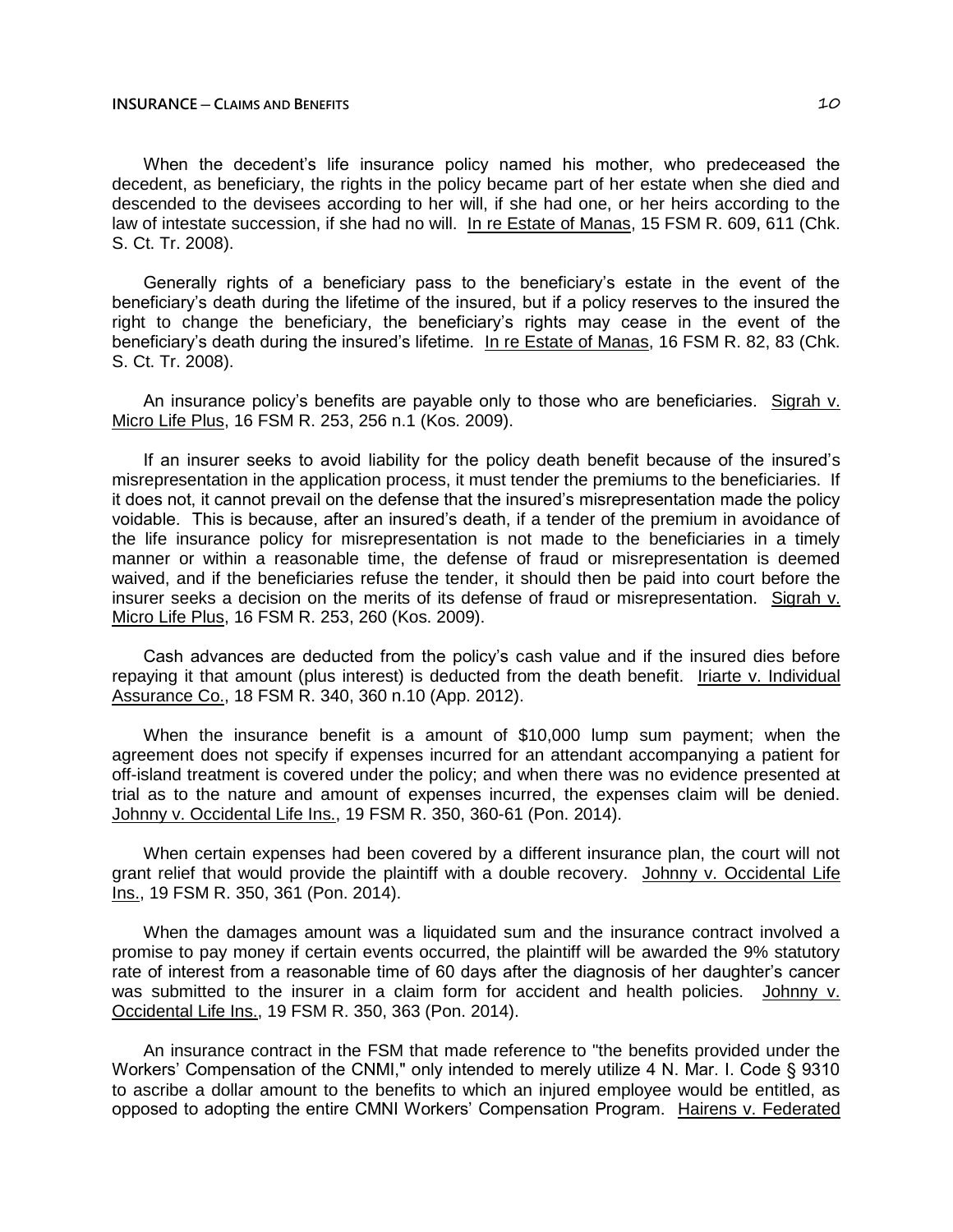## **INSURANCE ─ COVERAGE** 11

# Shipping Co., 20 FSM R. 404, 408 (Pon. 2016).

When the insurer's denial of insurance benefits was lawful, the insured does not have a breach of contract claim. Donre v. FSM Nat'l Gov't Employees' Health Ins. Plan, 21 FSM R. 592, 598 (Pon. 2018).

When the insured's remaining claims are all based on the insurer's denial of insurance coverage and when that denial was lawful, the insured's remaining claims will be dismissed. Donre v. FSM Nat'l Gov't Employees' Health Ins. Plan, 21 FSM R. 592, 598 (Pon. 2018).

## ─ Coverage

When the insurance contract language excludes bailment leases, a plaintiff vehicle rental business is not entitled to judgment as a matter of law on a claim that the defendants breached the insurance contract when they did not pay for a damaged rental vehicle. Phillip v. Marianas Ins. Co., 12 FSM R. 301, 305 (Pon. 2004).

In an insurance contract that provides that when the word "insured" is utilized in an "unqualified" manner within the contract, the word will be understood to include all individuals who operate an insured vehicle with the permission of the named insured, but where an exclusion provision does not utilize the word "insured" in an unqualified manner and instead specifies that the provision applies to the "Named Insured," the effect of that qualification is to narrow the definition of "insured" to only those individuals who are actually named on the policy. The term "Named Insured" does not include permissive users. Phillip v. Marianas Ins. Co., 12 FSM R. 301, 306 (Pon. 2004).

When there is a contradiction between the first and second sentences of an insurance policy exclusion, it must be construed against the insurance company that drafted the language and was in a superior bargaining position when the contract was entered into. Phillip v. Marianas Ins. Co., 12 FSM R. 301, 306 n.3 (Pon. 2004).

As the vessels' owner, and as a named insured under the policies along with the four states, the FSM received a benefit as a result of the fleet insurance coverage, but in order to establish a claim for quantum meruit, the insurance broker must demonstrate that the FSM was unjustly enriched by the benefit of the broker paying the premium for Chuuk. But the agreement between Chuuk and the FSM was that FSM would permit Chuuk to use vessels that the FSM owned and Chuuk, in return, would pay for insurance coverage for those vessels; so by advancing the insurance premium, the broker met Chuuk's obligation to the FSM in this regard. The primary benefit conferred by the insurance premium payments went to Chuuk, and not to the FSM, since Chuuk was also an insured along with the FSM under the policies and it was Chuuk's, not the FSM's, obligation to provide coverage for the vessels. To suggest that when Chuuk failed to meet its obligation to the FSM to insure the vessels, the FSM became liable for the premiums on the vessels is to lose sight of the fact that the vessels were being operated by Chuuk and for Chuuk's benefit on the condition that Chuuk provide the insurance. The broker's remedy for the premium nonpayment is against Chuuk, who breached its agreement with the FSM by failing to pay for the premiums. The broker's remedy does not extend to the FSM. Actouka Executive Ins. Underwriters v. Simina, 15 FSM R. 642, 655 (Pon. 2008).

Every Chuuk resident is enrolled in the Chuuk Health Care Act and is eligible to receive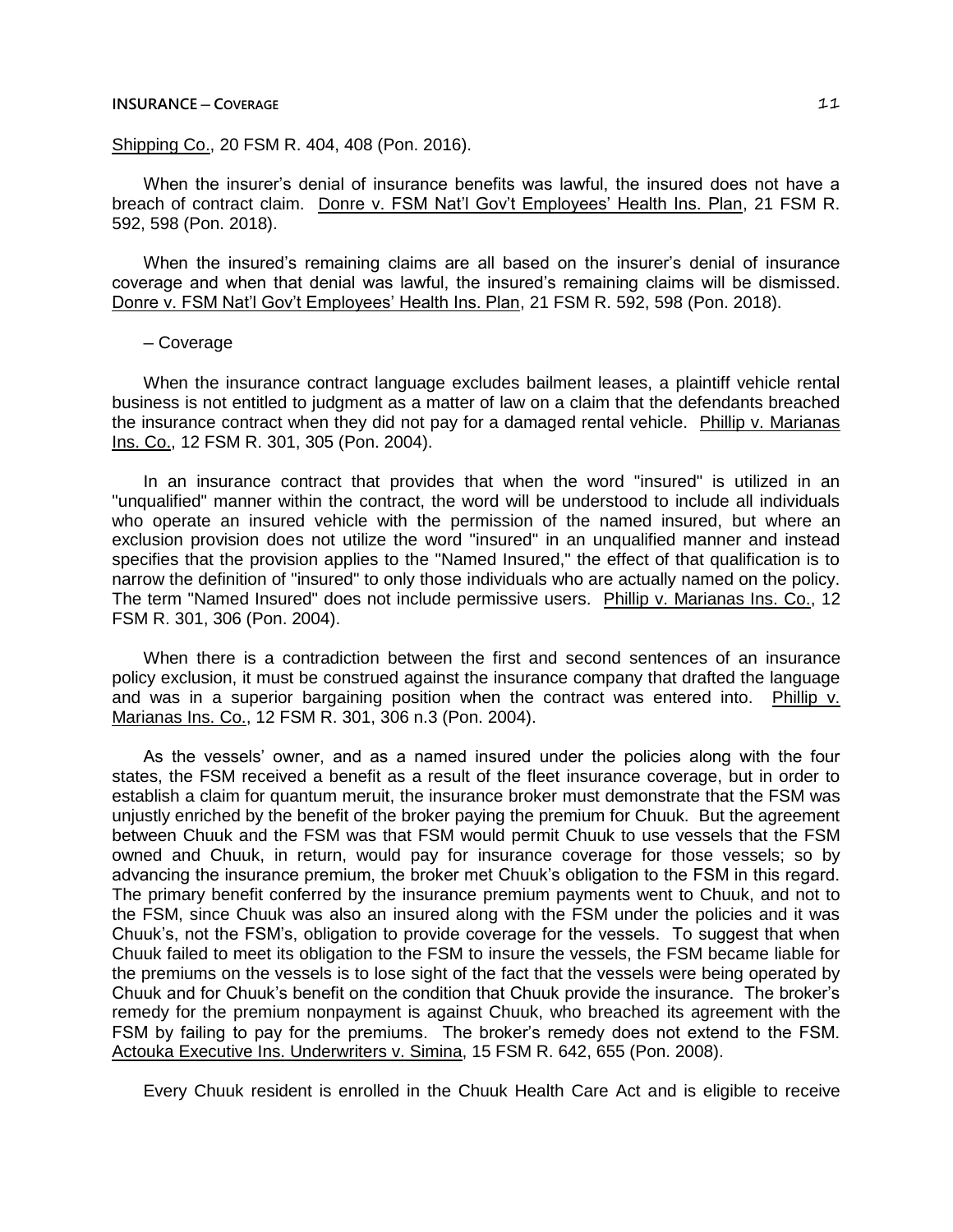benefits under it, except for unemployed noncitizens residing in the State who are not dependents of enrollees. Chuuk Health Care Plan v. Pacific Int'l, Inc., 17 FSM R. 617, 620 (Chk. 2011).

Under the Chuuk Health Care Act, a "resident" is any Chuuk citizen for whom Chuuk is his principal residence, or any noncitizen who has established an ongoing physical presence in Chuuk and whose presence is sanctioned by law and is not merely transitory in nature. The non-citizen workers' ongoing physical presence in Chuuk is clearly sanctioned by law when the non-citizen employees apply annually for labor certification and for entry permits in order to maintain their employment in Chuuk. Chuuk Health Care Plan v. Pacific Int'l, Inc., 17 FSM R. 617, 620 (Chk. 2011).

Even though a contractor's non-citizen employees cannot be domiciled in Chuuk, they might have a legal residence here, but, even if they are not considered to have a legal residence here, they do have an actual residence in Chuuk that is legally sanctioned, and they are thus, by statute, enrolled in and eligible for Chuuk Health Care Plan benefits and their employer is therefore liable, as a matter of law, to the Plan for the employees' and the employer's contributions of the health insurance premiums for its non-citizen as well as citizen employees on Chuuk. Chuuk Health Care Plan v. Pacific Int'l, Inc., 17 FSM R. 617, 620 (Chk. 2011).

Under a fleet insurance policy, the premiums must be paid for all the ships in the fleet before any has coverage. Chuuk v. Actouka Executive Ins. Underwriters, 18 FSM R. 111, 118 (App. 2011).

Every Chuuk state employee is automatically an enrollee in the Chuuk Health Care Plan by operation of law since under the Chuuk Health Care Plan Act every Chuuk resident (except unemployed noncitizens who are not dependents of enrollees) is enrolled in and is eligible to receive benefits and "resident' means any citizen of Chuuk for whom Chuuk is his principal residence or any noncitizen who has established an ongoing physical presence in Chuuk and whose presence is sanctioned by law and is not merely transitory in nature. Chuuk is an employer as defined by the Act. Chuuk Health Care Plan v. Department of Educ., 18 FSM R. 491, 496 (Chk. 2013).

Non-citizen employees who reside in Chuuk are covered by the Chuuk Health Care Plan and required to make health insurance premium contributions. Chuuk Health Care Plan v. Chuuk Public Utility Corp., 18 FSM R. 409, 411 n.1 (Chk. 2012).

The insurer did not breach an insurance policy's terms when it denied coverage because the dependent was not a covered family member since, although she was under 25, she had not been enrolled as a full time student in a post-secondary institution of higher learning for five calendar months or more. Johnny v. Occidental Life Ins., 19 FSM R. 350, 358 (Pon. 2014).

The promises made by the insurer's agents bind the insurer and must be enforced in order to avoid manifest injustice because if the plaintiff had enrolled her daughter under a separate cancer policy, she would have been covered under her own policy, but instead, the agent's misrepresentation caused her to keep her daughter under her cancer policy, making the daughter ineligible at the time she was diagnosed with cancer because she did not qualify as a covered family member under that policy's provisions. Johnny v. Occidental Life Ins., 19 FSM R. 350, 359 (Pon. 2014).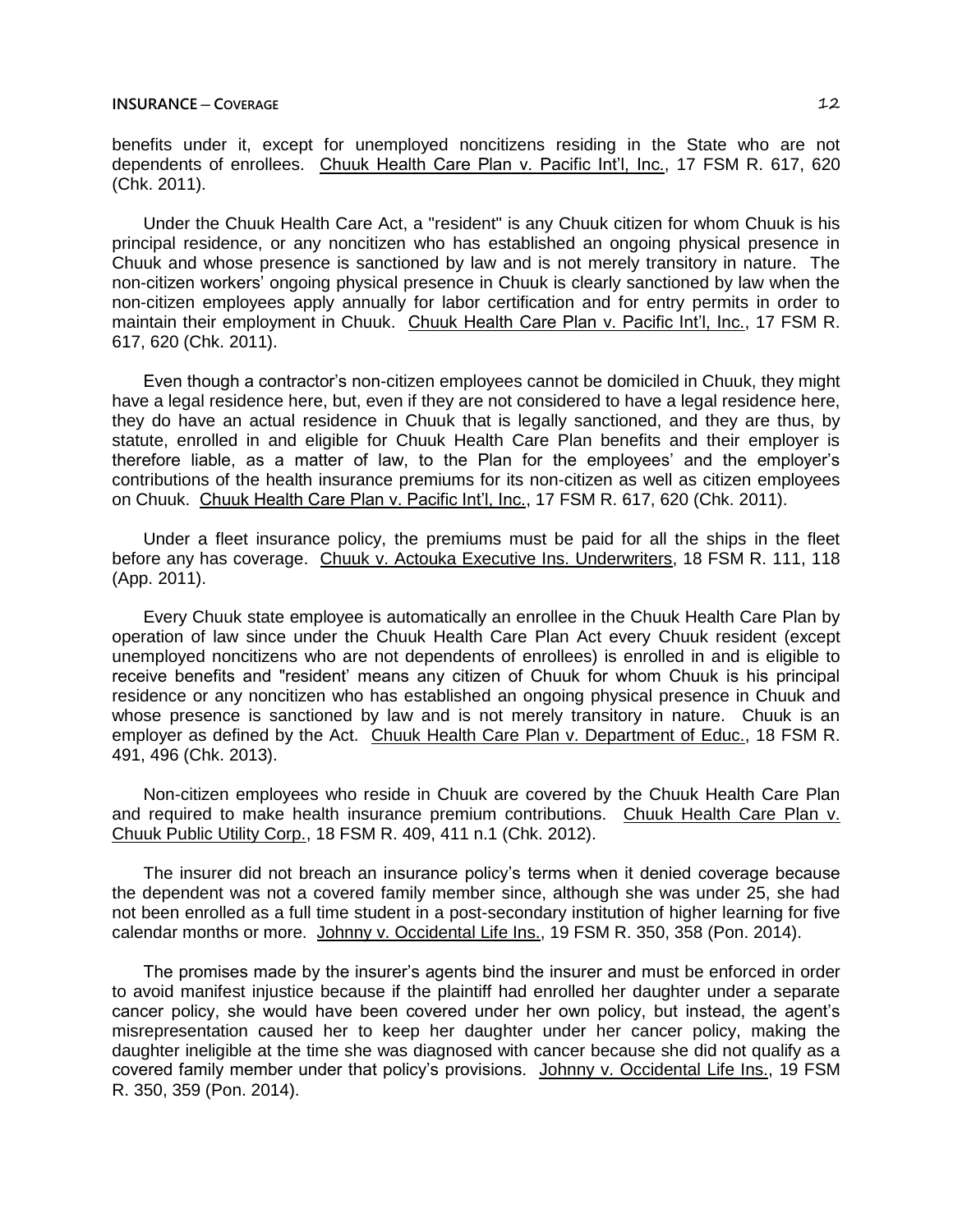## **INSURANCE** — CREDIT LIFE INSURANCE

When an agent has been employed by the insurer for approximately 25 years and, although he may not have had the power to unilaterally amend policies, he informed the plaintiff that cancer coverage was up to 25 years of age; and when, because he was the manager of the insurer's office in Pohnpei and aside from a subordinate he was the only insurer's representative whom the plaintiff was in contact with, the plaintiff had ample reason to rely and accept his statements as the truth. Johnny v. Occidental Life Ins., 19 FSM R. 350, 363 (Pon. 2014).

When the medical insurance coverage excludes treatment of injuries that are attributable to the member's own intemperate use of drugs or alcohol and when the insured was extremely intoxicated and admittedly under the heavy influence of sakau, the court will consider whether the plaintiff, despite his intoxication, would have fallen from the ridge since if the fall would have occurred even if the insured was not drunk, then the insured's injuries should have been covered because the denial of insurance benefits was attributed to his intoxication. Donre v. FSM Nat'l Gov't Employees' Health Ins. Plan, 21 FSM R. 592, 596-97 & n.3 (Pon. 2018).

When, because of the insured's misconduct, the insurer was not obligated to cooperate by extending medical coverage to the insured, the insured's cause of action for breach of implied covenant of good faith and fair dealing is void. Donre v. FSM Nat'l Gov't Employees' Health Ins. Plan, 21 FSM R. 592, 598 (Pon. 2018).

A "policy endorsement" is an insurance-specific document that may add, remove or modify existing coverage. It is not a stand-alone document. Barnabas v. Individual Assurance Co., 22 FSM R. 252, 256 (Pon. 2019).

A "universal life insurance policy" is a permanent, individual policy that accumulates cash value. Term insurance covers only a period of time and therefore does not accrue cash value. Accordingly, premium refunds do not normally apply to term insurance. Barnabas v. Individual Assurance Co., 22 FSM R. 252, 256 (Pon. 2019).

─ Credit Life Insurance

Where a creditor accepts a premium payment for insurance that he has agreed to procure, where he makes a diligent effort to fulfill his agreement to do so, promptly notifies the debtor of his inability to procure insurance, he would not be held liable to the debtor, as he would have fulfilled his contract to attempt to procure insurance which is not a contract of insurance. FSM Dev. Bank v. Bruton, 7 FSM R. 246, 250 (Chk. 1995).

The general rule is that where a creditor has failed to both procure credit insurance paid for by the debtor and to notify the debtor of his failure to procure the insurance requested, prior to loss, the debtor may plead such failure as a defense or setoff. FSM Dev. Bank v. Bruton, 7 FSM R. 246, 250 (Chk. 1995).

Both contract and tort theories can be pursued by a debtor who alleges that a creditor has failed to procure credit insurance. FSM Dev. Bank v. Bruton, 7 FSM R. 246, 251 (Chk. 1995).

A creditor who undertakes to secure credit insurance for a debtor is liable to the debtor for negligent performance of that duty or of duty to notify debtor if insurance not obtained. FSM Dev. Bank v. Bruton, 7 FSM R. 246, 251 (Chk. 1995).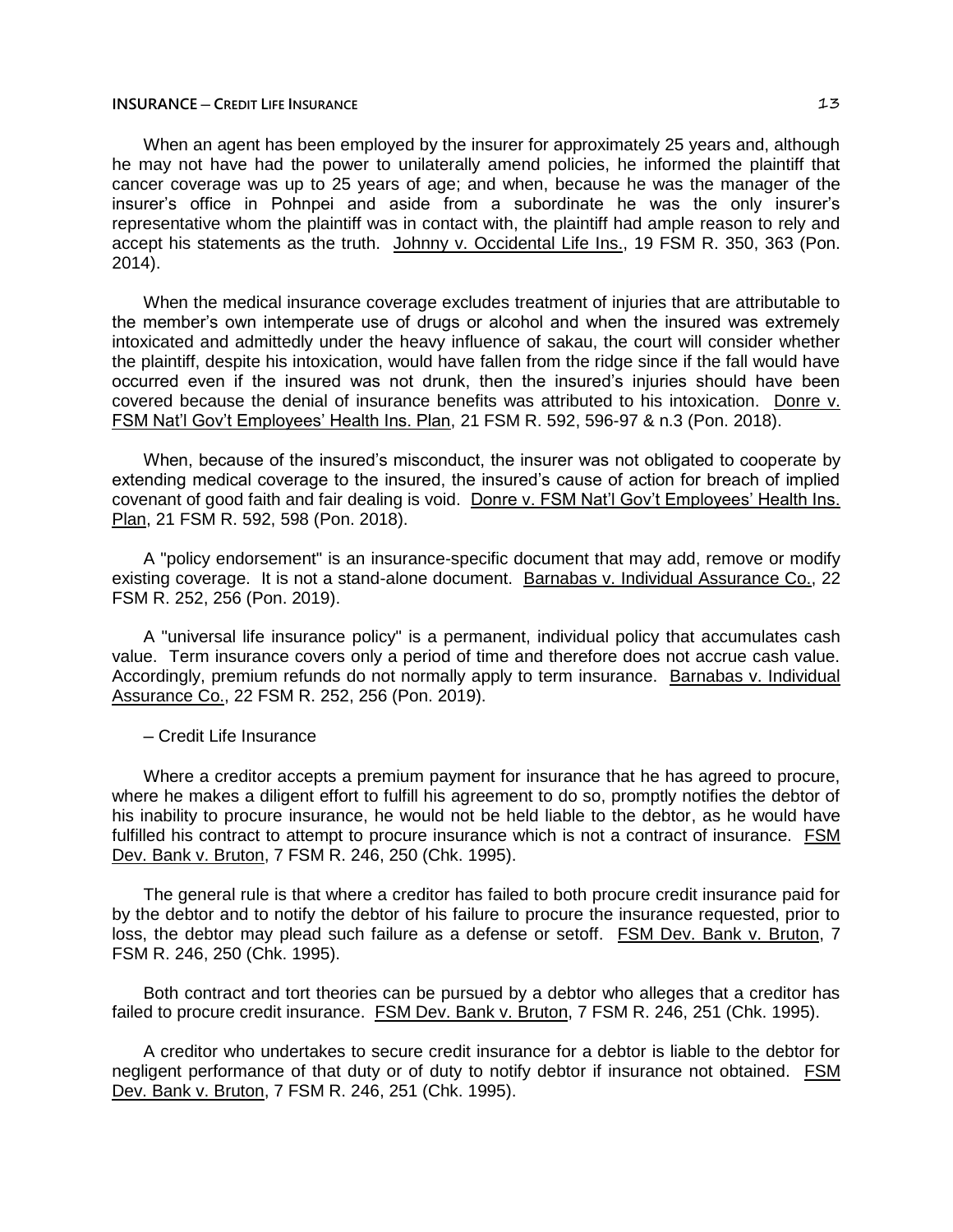## **INSURANCE** — CREDIT LIFE INSURANCE

Failure of a creditor to notify the debtor of its failure to obtain insurance is negligence. As a consequence the creditor is liable to the debtor for the entire amount of the debtors' loss, otherwise the debtor is only entitled to return of full amount of insurance premiums paid. FSM Dev. Bank v. Bruton, 7 FSM R. 246, 251 (Chk. 1995).

A creditor who undertakes to secure credit insurance for a debtor is liable to the debtor for negligent performance of that duty or of duty to notify debtor if insurance not obtained. FSM Dev. Bank v. Carl, 20 FSM R. 592, 593 (Pon. 2016).

When the debtor has not produced evidence to show that credit insurance was obtained when the loan was entered into, the court will not rule that the debt has been discharged although, if credit insurance had been obtained, the debtor would have had a valid claim of discharge of the debt. FSM Dev. Bank v. Carl, 20 FSM R. 592, 594 (Pon. 2016).

When a borrower's credit life insurance policy was for a four-year term and expired about eighteen years before the borrower's death, the claim for insurance coverage to cover the borrower's debt is invalid. FSM Dev. Bank v. Carl, 21 FSM R. 640, 642-43 (Pon. 2018).

#### ─ Lapse and Cancellation

When a group insurance policy is non-participatory in that the employee contributes nothing to the payment of the premiums, no contractual relationship arises between the employee and the insurer. Therefore the insurer was under no contractual obligation to provide the decedent employee with notice that the group policy lapsed. John v. Chuuk Public Utility Corp., 16 FSM R. 66, 68 (Chk. 2008).

The effect of an employer's cancellation of the master policy in regard to an employee's coverage depends primarily on the time at which the employer does so. If it occurs before liability under the policy has attached, the insurer is released from any liability that might subsequently accrue so that when the insurer's coverage of CPUC employees lapsed before its employee died, and therefore before liability under the policy attached, the insurer, as a matter of law, was not liable. John v. Chuuk Public Utility Corp., 16 FSM R. 66, 68 (Chk. 2008).

When the court has not been supplied with the information necessary for the court to take judicial notice that life insurance was a state employee benefit when CPUC was created and what the insurance coverage's terms were or to conclude that CPUC has not adopted its own merit system with changed benefits, there are genuine issues of material fact that preclude either party being entitled to summary judgment: 1) whether state employees in 1997 were afforded life insurance benefits and on what terms (contributory, non-contributory; on the job only, 24-hour; etc.); 2) whether CPUC has since established its own merit system and then altered the benefits; and 3) whether, if notice of the lapse of insurance coverage was required, it was given for the July 2004 lapse. John v. Chuuk Public Utility Corp., 16 FSM R. 66, 69 (Chk. 2008).

When the group insurance plan is non-contributory  $-$  when the employee does not contribute anything towards payment of the insurance premiums – the employee is not entitled to notice that the employer has ceased paying the premiums. John v. Chuuk Public Utility Corp., 16 FSM R. 226, 227 (Chk. 2008).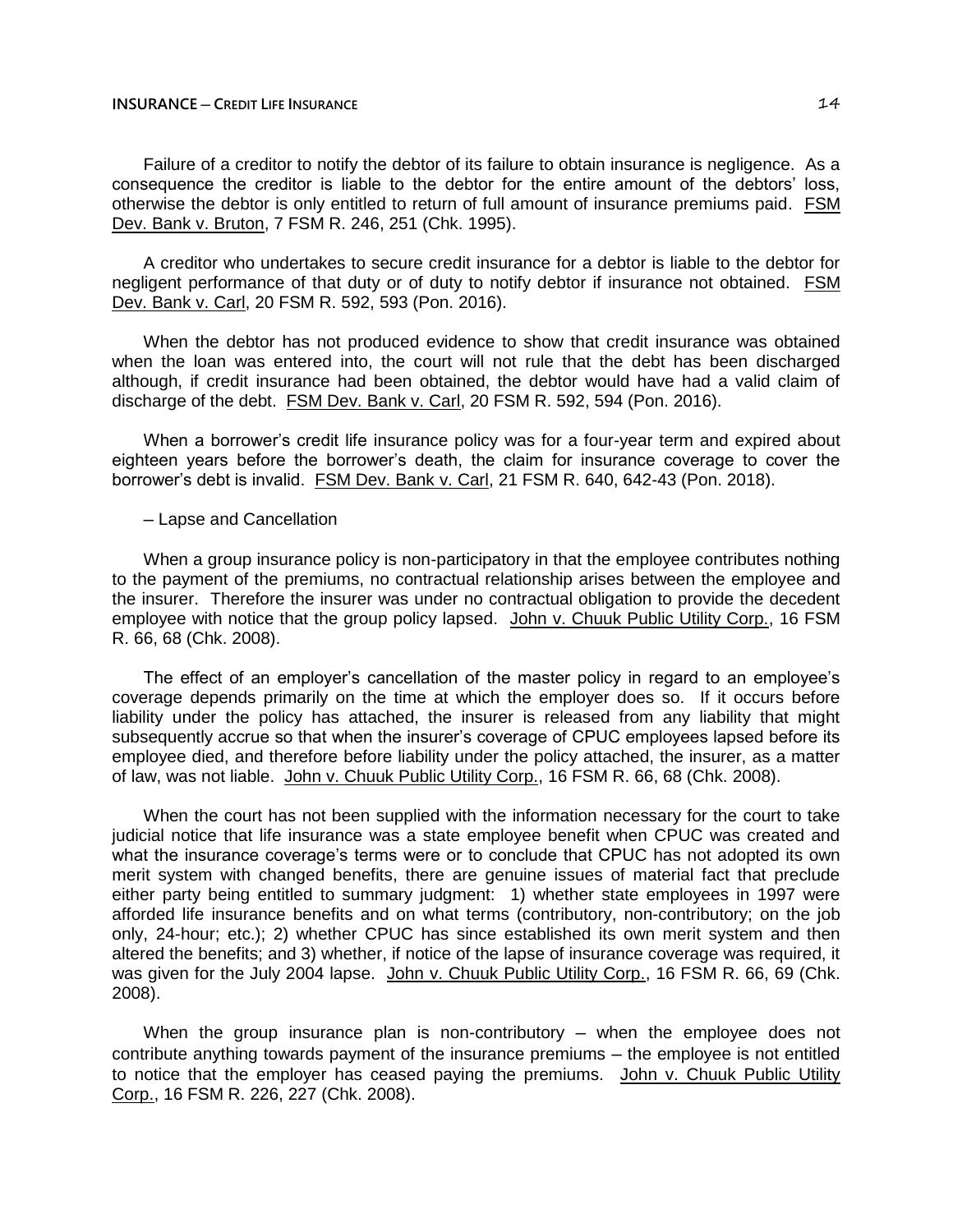### **INSURANCE ─ LAPSE AND CANCELLATION** 15

37 F.S.M.C. 404, by its terms, does not apply to the cancellation of a life insurance policy when there are no issues of non-payment of a premium. Barnabas v. Individual Assurance Co., 22 FSM R. 252, 255 (Pon. 2019).

When 37 F.S.M.C. 404 does not apply to a life insurance policy's cancellation, the court will evaluate the matter according to the terms of the agreements among the parties. Barnabas v. Individual Assurance Co., 22 FSM R. 252, 256 (Pon. 2019).

When the continuation of a supplemental term life insurance policy was contingent upon sufficient enrollment in the group policy, and when, according to the plan's terms, if the plan enrollment fell below "35% of those eligible" to participate, the insurer could terminate the policy, the insurer was entitled to terminate the policy as set forth in the supplemental term life insurance policy. Barnabas v. Individual Assurance Co., 22 FSM R. 252, 257 (Pon. 2019).

When the supplemental term life insurance rider provided that 61 days' notice was required to terminate the supplemental life insurance plan, the insurer's notice to the employer, given 66 calendar days before termination, was sufficient notice as required by the policy. It was incumbent upon the employer, not the insurer, to provide notice to policyholders. Barnabas v. Individual Assurance Co., 22 FSM R. 252, 257 (Pon. 2019).

When the insureds received refunds through their employer, as what should occur only for group insurance policies, not individual insurance policies, and when the insurer instructed the employer to stop all employee payroll deductions for supplemental group life insurance, the insurer did not convert the insureds' money and was not unjustly enriched. Barnabas v. Individual Assurance Co., 22 FSM R. 252, 257 (Pon. 2019).

─ Premiums

Insureds frequently pay premiums by executing a promissory note ─ a "premium note," and, depending on the circumstances of its execution, may pay the premium in full through the execution of a premium note. Phillip v. Marianas Ins. Co., 12 FSM R. 301, 309 (Pon. 2004).

Before an insurance company can obtain summary judgment on an action for enforcement of a premium note, the defenses available to the enforcement of a premium note must be addressed. Phillip v. Marianas Ins. Co., 12 FSM R. 301, 309 (Pon. 2004).

A measure of damages for the tort of negligent misrepresentation (also called deceit) employs the benefit of the bargain rule when damages can be proved with reasonable certainty. Under this principle, the insurer would be entitled to its premium, which would be set off against what it owed its insured. Phillip v. Marianas Ins. Co., 12 FSM R. 464, 469 (Pon. 2004).

Rescission of an insurance contract would, if granted, absolve an insured from liability for the premium and could even entitle him to return of the premium paid. Phillip v. Marianas Ins. Co., 12 FSM R. 464, 470 (Pon. 2004).

Various writings, admitted into evidence, which were signed on the behalf of Chuuk, the party to be charged, can establish by a preponderance of the evidence that the plaintiff and Chuuk entered into an agreement whereby the plaintiff would obtain insurance on Chuuk's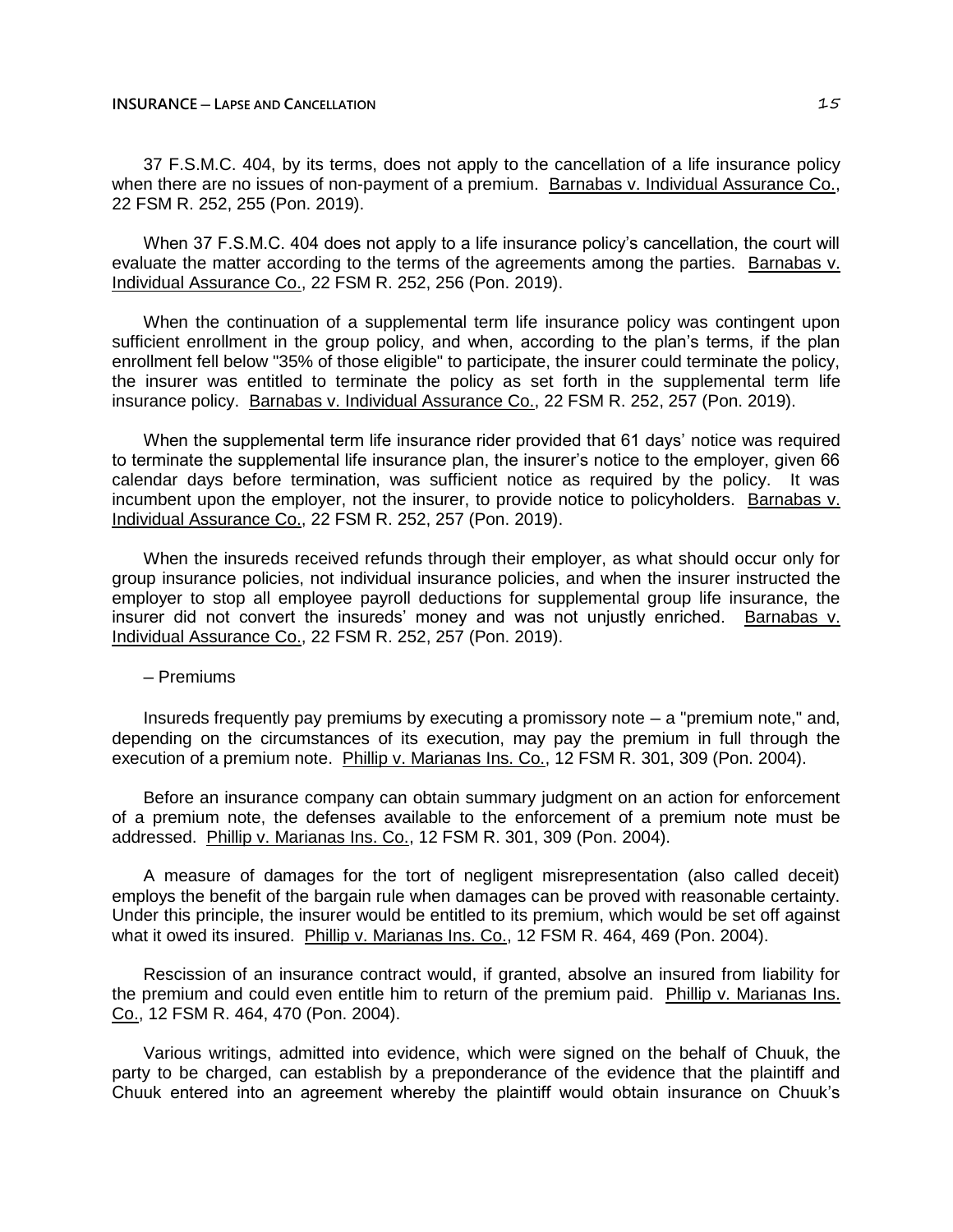vessels for the two periods in question, and that Chuuk would pay for the premiums for the insurance obtained. Actouka Executive Ins. Underwriters v. Simina, 15 FSM R. 642, 651 (Pon. 2008).

A marine insurance broker who advances fleet insurance premiums may obtain reimbursement from the insured on whose behalf it advanced those premiums under an impliedin-law contractual right to reimbursement of the premiums it advanced on another's behalf when the implied-in-law contractual right is integrally related both to the contract whereby the broker was to procure insurance and to the insurance contracts that resulted from that agreement. Actouka Executive Ins. Underwriters v. Simina, 15 FSM R. 642, 652 (Pon. 2008).

When, although Chuuk did not pay the premiums, they were paid by the broker on Chuuk's behalf and the policies were in full force and effect for the vessels operated by Chuuk, Chuuk is responsible for these premiums because the broker established by a preponderance of the evidence at trial that the broker and Chuuk had entered into an agreement whereby the broker would procure insurance for the Chuuk-operated vessels and that Chuuk would pay for that insurance. This express contract serves as the basis for an implied-in-law contract that Chuuk is liable for reimbursement to the broker. Actouka Executive Ins. Underwriters v. Simina, 15 FSM R. 642, 653 (Pon. 2008).

The elements of a cause of action for quantum meruit are that 1) valuable goods or services are provided 2) to someone against whom recovery is sought 3) when the goods or services are enjoyed or used by the one against whom recovery is sought 4) under such circumstances that notified the person that the one performing the services or providing the goods expected payment. The fact that Chuuk did not know that its insurance broker had paid the premiums relates to the quantum meruit claim's fourth element, which is whether the benefit conferred by the in-force policies was enjoyed by Chuuk under circumstances such that Chuuk knew that the insurance broker expected payment. Since it is beyond question that Chuuk knew that the broker expected payment because Chuuk acknowledged in writing that the premiums were owed, the notice requirement to Chuuk is met by Chuuk's express acknowledgment that it owed the premiums pursuant to its enforceable contract with the broker. Accordingly, Chuuk's contention that it is not liable because it did not know that the broker had advanced the premiums on its behalf is without merit. Actouka Executive Ins. Underwriters v. Simina, 15 FSM R. 642, 654 (Pon. 2008).

An insurance broker did not violate the Chuuk Financial Management Act by advancing the premium on Chuuk's behalf when it was not a state officer, employee, or allottee within the meaning of the statute and it thus did not create an obligation within the statute's meaning because no evidence suggests that the broker was anything other than one of Chuuk's many vendors with whom Chuuk entered into a binding contract. Actouka Executive Ins. Underwriters v. Simina, 15 FSM R. 642, 654 (Pon. 2008).

When the evidence did not suggest that it was ever the understanding of those concerned that if one of the state operators failed to pay for insurance covering its vessels, the FSM would become liable for the insurance premiums because it owned the vessels, no contract to which the FSM was a party imposed such liability on the FSM. Actouka Executive Ins. Underwriters v. Simina, 15 FSM R. 642, 655 (Pon. 2008).

As the vessels' owner, and as a named insured under the policies along with the four states, the FSM received a benefit as a result of the fleet insurance coverage, but in order to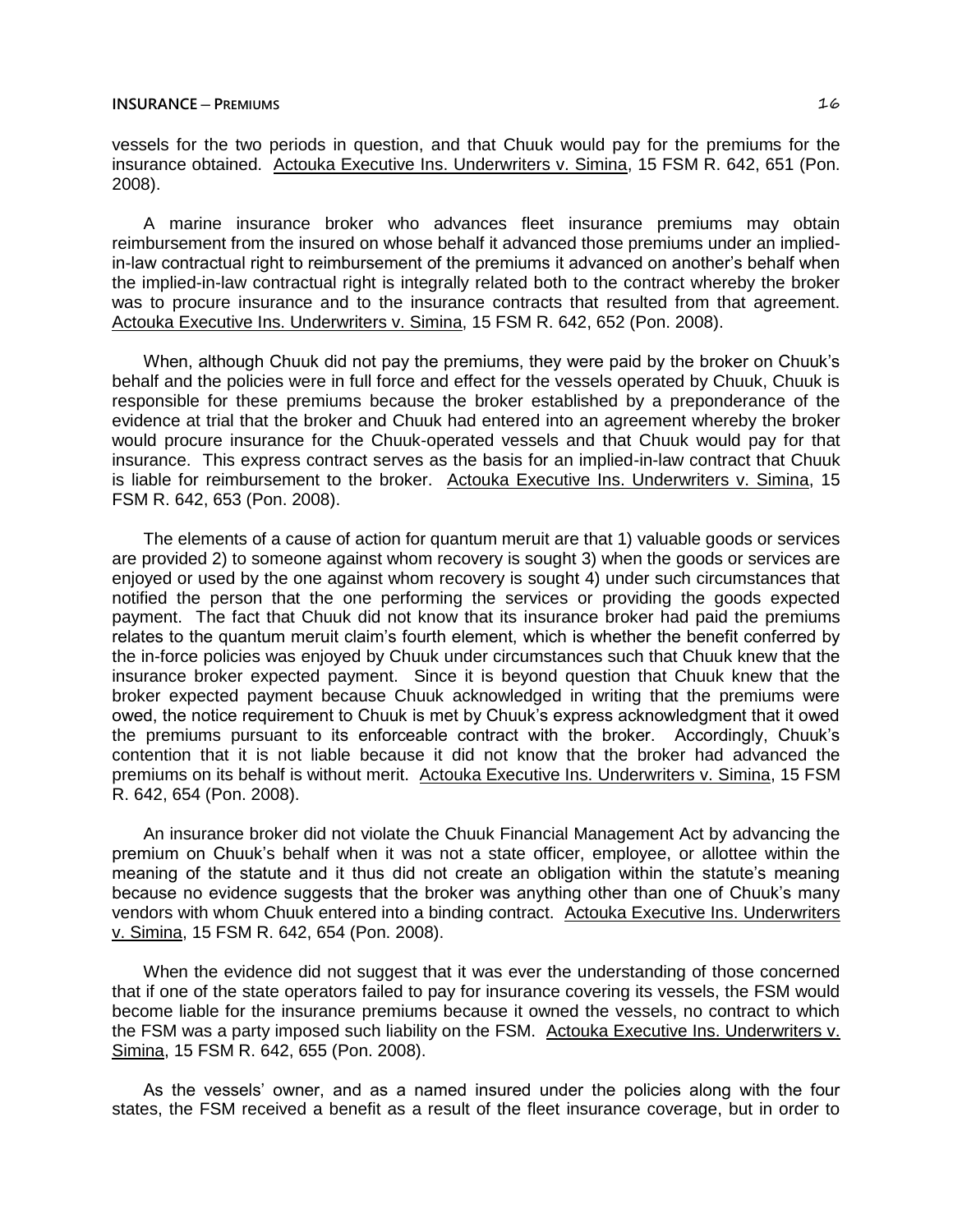## **INSURANCE** — **P**REMIUMS **17**

establish a claim for quantum meruit, the insurance broker must demonstrate that the FSM was unjustly enriched by the benefit of the broker paying the premium for Chuuk. But the agreement between Chuuk and the FSM was that FSM would permit Chuuk to use vessels that the FSM owned and Chuuk, in return, would pay for insurance coverage for those vessels; so by advancing the insurance premium, the broker met Chuuk's obligation to the FSM in this regard. The primary benefit conferred by the insurance premium payments went to Chuuk, and not to the FSM, since Chuuk was also an insured along with the FSM under the policies and it was Chuuk's, not the FSM's, obligation to provide coverage for the vessels. To suggest that when Chuuk failed to meet its obligation to the FSM to insure the vessels, the FSM became liable for the premiums on the vessels is to lose sight of the fact that the vessels were being operated by Chuuk and for Chuuk's benefit on the condition that Chuuk provide the insurance. The broker's remedy for the premium nonpayment is against Chuuk, who breached its agreement with the FSM by failing to pay for the premiums. The broker's remedy does not extend to the FSM. Actouka Executive Ins. Underwriters v. Simina, 15 FSM R. 642, 655 (Pon. 2008).

Life insurance premiums paid after the insured's death are unearned premiums and may be recovered from the date of the insured's death, provided that the date can be satisfactorily established. Sigrah v. Micro Life Plus, 16 FSM R. 253, 257 (Kos. 2009).

If an insurer seeks to avoid liability for the policy death benefit because of the insured's misrepresentation in the application process, it must tender the premiums to the beneficiaries. If it does not, it cannot prevail on the defense that the insured's misrepresentation made the policy voidable. This is because, after an insured's death, if a tender of the premium in avoidance of the life insurance policy for misrepresentation is not made to the beneficiaries in a timely manner or within a reasonable time, the defense of fraud or misrepresentation is deemed waived, and if the beneficiaries refuse the tender, it should then be paid into court before the insurer seeks a decision on the merits of its defense of fraud or misrepresentation. Sigrah v. Micro Life Plus, 16 FSM R. 253, 260 (Kos. 2009).

The court will not hesitate to deny rescission and order enforcement of the contract when the party seeking rescission has not made a timely tender of the premiums (or benefit) it received under the contract. Sigrah v. Micro Life Plus, 16 FSM R. 253, 261 (Kos. 2009).

Under a fleet insurance policy, the premiums must be paid for all the ships in the fleet before any has coverage. Chuuk v. Actouka Executive Ins. Underwriters, 18 FSM R. 111, 118 (App. 2011).

Under the Chuuk Health Care Act of 1994, it is the employer who is liable to the Health Care Plan for all health insurance premiums including the employee's contribution. Liability is not imposed on the employee. The Act also imposes sanctions on the employer for nonpayment of the premiums. Chuuk Health Care Plan v. Chuuk Public Utility Corp., 18 FSM R. 409, 411 (Chk. 2012).

In order to collect overdue premiums or any amount imposed or authorized under the Chuuk Health Care Act of 1994, the Act authorizes civil actions against any person liable to pay any amount under the Act, that is, against the employer because under the Act that is who is liable. Chuuk Health Care Plan v. Chuuk Public Utility Corp., 18 FSM R. 409, 411 (Chk. 2012).

Non-citizen employees who reside in Chuuk are covered by the Chuuk Health Care Plan and required to make health insurance premium contributions. Chuuk Health Care Plan v.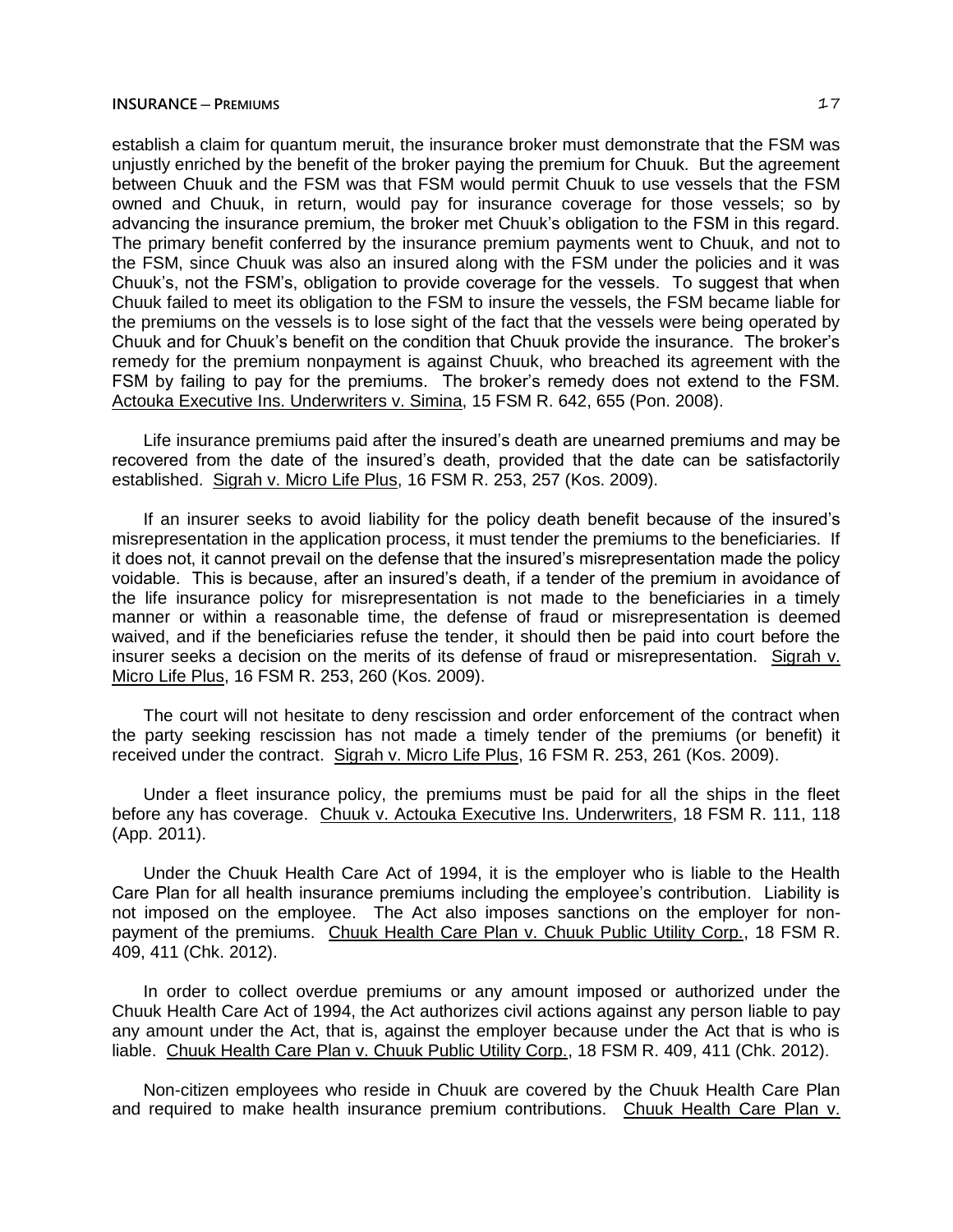### **INSURANCE** — **P**REMIUMS **18**

# Chuuk Public Utility Corp., 18 FSM R. 409, 411 n.1 (Chk. 2012).

Payment of Chuuk state employees' contributions and of the employer's contribution out of the Chuuk state funds held in the FSM Treasury is not be a tax or a levy on the national government or an illegal expenditure of FSM funds since the payment would be from Chuuk state funds and, because the obligation to withhold the Plan insurance premium contributions arises by operation of law, the Plan insurance premium contributions would be properly obligated and should be paid. Chuuk Health Care Plan v. Department of Educ., 18 FSM R. 491, 496-97 (Chk. 2013).

A plaintiff has a reasonable probability of success on the merits that insurance premiums will be ruled an income tax when the contributions are computed as a percentage of income earned as wages or salaries. Mailo v. Chuuk Health Care Plan, 18 FSM R. 501, 506 (Chk. 2013).

A statute that provides only that the Plan's Board "may prescribe" or "may establish" differing premium amounts based on the number of the enrollee's dependants, or on their risk factors, does not appear to require that differing premium amounts be set. Mailo v. Chuuk Health Care Plan, 18 FSM R. 501, 506 (Chk. 2013).

The balance-of-harms factor favors the defendant when the harm that it would suffer is that it would receive 16% less revenue than it had expected or budgeted for on the basis of the 3% contribution it has been collecting instead of the 2½% that the plaintiff asks the court to enforce and when the harm to the plaintiff is the extra  $1/2$ % contribution he is paying which could be credited to future health insurance premium contributions if found unlawful. Mailo v. Chuuk Health Care Plan, 18 FSM R. 501, 506 (Chk. 2013).

When the statute provides only that the Chuuk Health Care Plan's Board "may prescribe" or "may establish" differing premium amounts based on the number of the enrollee's dependants or on their "risk" factors, the statute does not require it, but leaves it to the Board's discretion, the Board may choose to assess premiums in a different manner. Mailo v. Chuuk Health Care Plan, 19 FSM R. 185, 189 (Chk. 2013).

When the health care assessments or premiums are not imposed by the Chuuk Legislature but are imposed by a public corporation, the Chuuk Health Care Plan through its Board and when the assessments or premiums are not deposited in the Chuuk General Fund but into a special trust fund, these attributes of the premium assessments are characteristic of a classic fee and the opposite of a classic tax. Even though the funds raised will be spent, at least indirectly, for the benefit of the entire Chuuk community since the funds will be spent for the benefit of people needing or using health care services, which is nearly everyone in Chuuk at one time or another, the premium assessments lie nearer the fee end of the spectrum than the tax end. Mailo v. Chuuk Health Care Plan, 19 FSM R. 185, 190 (Chk. 2013).

When the health insurance premiums and assessments are not raised for general revenue purposes and cannot be used for any Chuuk state government activity and can only be used for the purposes of the Health Care Plan Act and when the premiums or assessments help defray the cost of providing medical care, the benefits they provide are not of the sort often financed by a general tax. Mailo v. Chuuk Health Care Plan, 19 FSM R. 185, 190 (Chk. 2013).